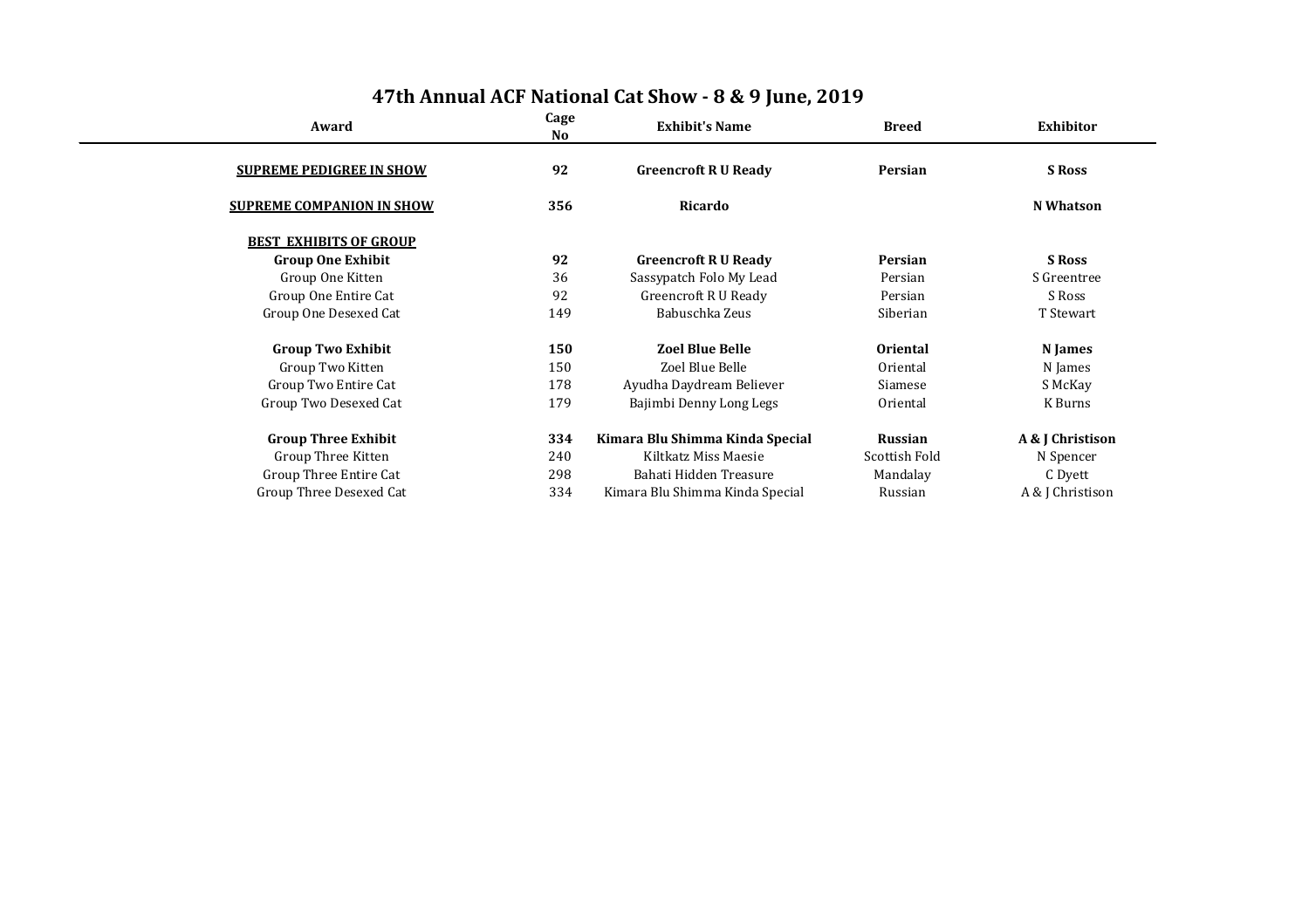| <b>Ring</b>    | <b>Section</b>         | Award               | <b>Judge's Name</b> | Cage<br><b>No</b> | <b>Exhibit's Name</b>           | <b>Breed</b>            | <b>Exhibitor</b> |
|----------------|------------------------|---------------------|---------------------|-------------------|---------------------------------|-------------------------|------------------|
| $\mathbf{1}$   | <b>GROUP 1 KITTENS</b> | <b>Best in Show</b> | Lynne Sherer        | 20                | <b>Chainoponds Sweet Lady</b>   | <b>Exotic Shorthair</b> | S Tait           |
| $\mathbf{1}$   |                        | Reserve in Show     | Lynne Sherer        | 23                | <b>Fidelis Bumblebee</b>        | Maine Coon              | T Lamb           |
| 1              |                        | 3rd Best            | Lynne Sherer        | 36                | Sassypatch Folo My Lead         | Persian                 | S Greentree      |
|                |                        | 4th Best            | Lynne Sherer        | 37                | Sassypatch Climb Every Mtn      | Persian                 | S Ross           |
|                |                        | 5th Best            | Lynne Sherer        | 60                | Ragalon Maverick                | Ragdoll                 | M Nelson         |
|                |                        | 6th Best            | Lynne Sherer        | 5                 | <b>Birali Samson</b>            | Birman                  | A Moore          |
| 1              |                        | 7th Best            | Lynne Sherer        | 65                | <b>Snowgum Bubbles</b>          | Siberian                | M Fletcher       |
|                |                        | 8th Best            | Lynne Sherer        | 15                | Jedaro Hot Child In The City    | <b>Exotic Shorthair</b> | L Kitson         |
|                |                        | 9th Best            | Lynne Sherer        | 26                | <b>Ltrend The Poachers Son</b>  | Maine Coon              | D Barnett        |
| 1              |                        | 10th Best           | Lynne Sherer        | 61                | Jipushi Moonshine Magic Of Love | Ragdoll                 | C Wagner         |
| 2              | <b>GROUP 1 KITTENS</b> | <b>Best in Show</b> | Theresa Johnson     | 25                | Fidelis Ofin                    | Maine Coon              | R Gamble         |
| 2              |                        | Reserve in Show     | Theresa Johnson     | 36                | Sassypatch Folo My Lead         | Persian                 | S Greentree      |
| $\overline{2}$ |                        | 3rd Best            | Theresa Johnson     | 23                | <b>Fidelis Bumblebee</b>        | Maine Coon              | T Lamb           |
| 2              |                        | 4th Best            | Theresa Johnson     | 18                | <b>Chainoponds Miss Casey</b>   | <b>Exotic Shorthair</b> | R Tait           |
| $\overline{2}$ |                        | 5th Best            | Theresa Johnson     | 5                 | <b>Birali Samson</b>            | <b>Birman</b>           | A Moore          |
| 2              |                        | 6th Best            | Theresa Johnson     | 67                | Snowgum Meghan                  | Siberian                | M Fletcher       |
| 2              |                        | 7th Best            | Theresa Johnson     | 60                | Ragalon Maverick                | Ragdoll                 | M Nelson         |
| $\overline{2}$ |                        | 8th Best            | Theresa Johnson     | 10                | Mayatiki Blue Velvet            | <b>Birman</b>           | L Stevens        |
| 2              |                        | 9th Best            | Theresa Johnson     | 38                | Sassypatch Rocket Queen         | Persian                 | S Ross           |
| $\overline{2}$ |                        | 10th Best           | Theresa Johnson     | 15                | Jedaro Hot Child In The City    | <b>Exotic Shorthair</b> | L Kitson         |
| 3              | <b>GROUP 1 KITTENS</b> | <b>Best in Show</b> | Fiona Cooper        | 36                | Sassypatch Folo My Lead         | Persian                 | S Greentree      |
| 3              |                        | Reserve in Show     | Fiona Cooper        | 26                | <b>Ltrend The Poachers Son</b>  | Maine Coon              | D Barnett        |
| 3              |                        | 3rd Best            | Fiona Cooper        | 65                | Snowgum Bubbles                 | Siberian                | M Fletcher       |
| 3              |                        | 4th Best            | Fiona Cooper        | 60                | Ragalon Maverick                | Ragdoll                 | M Nelson         |
| 3              |                        | 5th Best            | Fiona Cooper        | 46                | Kirei Shake Things Up           | Ragdoll                 | <b>J</b> Woodrow |
| 3              |                        | 6th Best            | Fiona Cooper        | 25                | Fidelis Ofin                    | Maine Coon              | R Gamble         |
| 3              |                        | 7th Best            | Fiona Cooper        | 18                | <b>Chainoponds Miss Casey</b>   | Exotic Shorthair        | R Tait           |
| 3              |                        | 8th Best            | Fiona Cooper        | $\overline{4}$    | Glamara Royal Affair            | <b>Birman</b>           | J Doust          |
| 3              |                        | 9th Best            | Fiona Cooper        | 20                | <b>Chainoponds Sweet Lady</b>   | <b>Exotic Shorthair</b> | S Tait           |
| 3              |                        | 10th Best           | Fiona Cooper        | 38                | Sassypatch Rocket Queen         | Persian                 | S Ross           |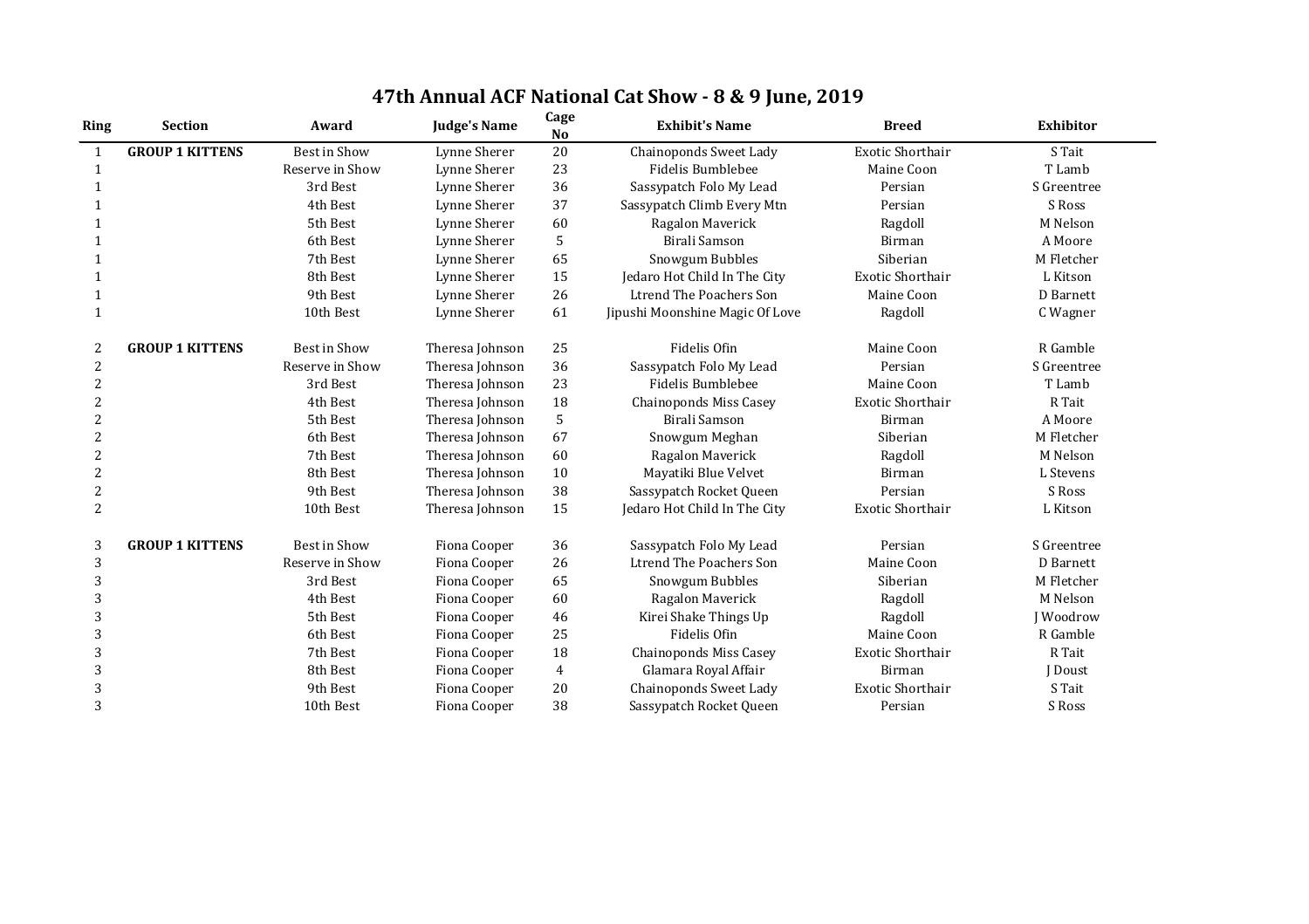| 47th Annual ACF National Cat Show - 8 & 9 June, 2019 |  |  |
|------------------------------------------------------|--|--|
|------------------------------------------------------|--|--|

|                |                        |                     |                     |                   | $\alpha$ un nutronur dut bliv $\alpha$ v $\alpha$ ) julie, boi $\alpha$ |                         |                       |
|----------------|------------------------|---------------------|---------------------|-------------------|-------------------------------------------------------------------------|-------------------------|-----------------------|
| <b>Ring</b>    | <b>Section</b>         | Award               | <b>Judge's Name</b> | Cage<br><b>No</b> | <b>Exhibit's Name</b>                                                   | <b>Breed</b>            | <b>Exhibitor</b>      |
| $\overline{4}$ | <b>GROUP 1 KITTENS</b> | Best in Show        | Anne Harvey         | 70                | Babushka Dinara                                                         | Siberian                | C & P Cootes          |
| $\overline{4}$ |                        | Reserve in Show     | Anne Harvey         | 26                | <b>Ltrend The Poachers Son</b>                                          | Maine Coon              | D Barnett             |
| 4              |                        | 3rd Best            | Anne Harvey         | 36                | Sassypatch Folo My Lead                                                 | Persian                 | S Greentree           |
| 4              |                        | 4th Best            | Anne Harvey         | 54                | Reverence Up The Ante                                                   | Ragdoll                 | M Bilney              |
|                |                        | 5th Best            | Anne Harvey         | 13                | Birali Tiramisu                                                         | <b>Birman</b>           | A Moore               |
|                |                        | 6th Best            | Anne Harvey         | 18                | <b>Chainoponds Miss Casey</b>                                           | <b>Exotic Shorthair</b> | R Tait                |
| 4              |                        | 7th Best            | Anne Harvey         | 27                | <b>Fidelis Hollywood Nights</b>                                         | Maine Coon              | S Molloy              |
| 4              |                        | 8th Best            | Anne Harvey         | 66                | Chaynikoty Girl On The Moon                                             | Siberian                | <b>B</b> Gallagher    |
| 4              |                        | 9th Best            | Anne Harvey         | 37                | Sassypatch Climb Every Mtn                                              | Persian                 | S Ross                |
| 4              |                        | 10th Best           | Anne Harvey         | 60                | Ragalon Maverick                                                        | Ragdoll                 | M Nelson              |
| 5              | <b>GROUP 1 KITTENS</b> | <b>Best in Show</b> | Veikko Saarela      | 67                | Snowgum Meghan                                                          | Siberian                | M Fletcher            |
| 5              |                        | Reserve in Show     | Veikko Saarela      | 36                | Sassypatch Folo My Lead                                                 | Persian                 | S Greentree           |
| 5              |                        | 3rd Best            | Veikko Saarela      | 5                 | Birali Samson                                                           | Birman                  | A Moore               |
| 5              |                        | 4th Best            | Veikko Saarela      | 60                | Ragalon Maverick                                                        | Ragdoll                 | M Nelson              |
| 5              |                        | 5th Best            | Veikko Saarela      | 25                | Fidelis Ofin                                                            | Maine Coon              | R Gamble              |
| 5              |                        | 6th Best            | Veikko Saarela      | 21                | Jaygee Wicked Ways                                                      | <b>Exotic Shorthair</b> | J Greentree           |
| 5              |                        | 7th Best            | Veikko Saarela      | 38                | Sassypatch Rocket Queen                                                 | Persian                 | S Ross                |
| 5              |                        | 8th Best            | Veikko Saarela      | 26                | <b>Ltrend The Poachers Son</b>                                          | Maine Coon              | D Barnett             |
| 5              |                        | 9th Best            | Veikko Saarela      | 70                | Babushka Dinara                                                         | Siberian                | C & P Cootes          |
| 5              |                        | 10th Best           | Veikko Saarela      | 11                | <b>Eyecandy Sir Atticus</b>                                             | Birman                  | L Adams               |
| 6              | <b>GROUP 1 KITTENS</b> | <b>Best in Show</b> | Janice Davey        | 60                | Ragalon Maverick                                                        | Ragdoll                 | M Nelson              |
| 6              |                        | Reserve in Show     | Janice Davey        | 26                | <b>Ltrend The Poachers Son</b>                                          | Maine Coon              | D Barnett             |
| 6              |                        | 3rd Best            | Janice Davey        | 69                | Babushka A New Hope                                                     | Siberian                | T Stewart & G Ransom  |
| 6              |                        | 4th Best            | Janice Davey        | 21                | Jaygee Wicked Ways                                                      | <b>Exotic Shorthair</b> | J Greentree           |
| 6              |                        | 5th Best            | Janice Davey        | 10                | Mayatiki Blue Velvet                                                    | Birman                  | L Stevens             |
| 6              |                        | 6th Best            | Janice Davey        | $5\phantom{.0}$   | Birali Samson                                                           | Birman                  | A Moore               |
| 6              |                        | 7th Best            | Janice Davey        | 70                | Babushka Dinara                                                         | Siberian                | C & P Cootes          |
| 6              |                        | 8th Best            | Janice Davey        | 13                | Birali Tiramisu                                                         | Birman                  | A Moore               |
| 6              |                        | 9th Best            | Janice Davey        | 31                | Coolcoons Snowflake Obsidian                                            | Maine Coon              | M J Bailey & F Cooper |
| 6              |                        | 10th Best           | Janice Davey        | 37                | Sassypatch Climb Every Mtn                                              | Persian                 | S Ross                |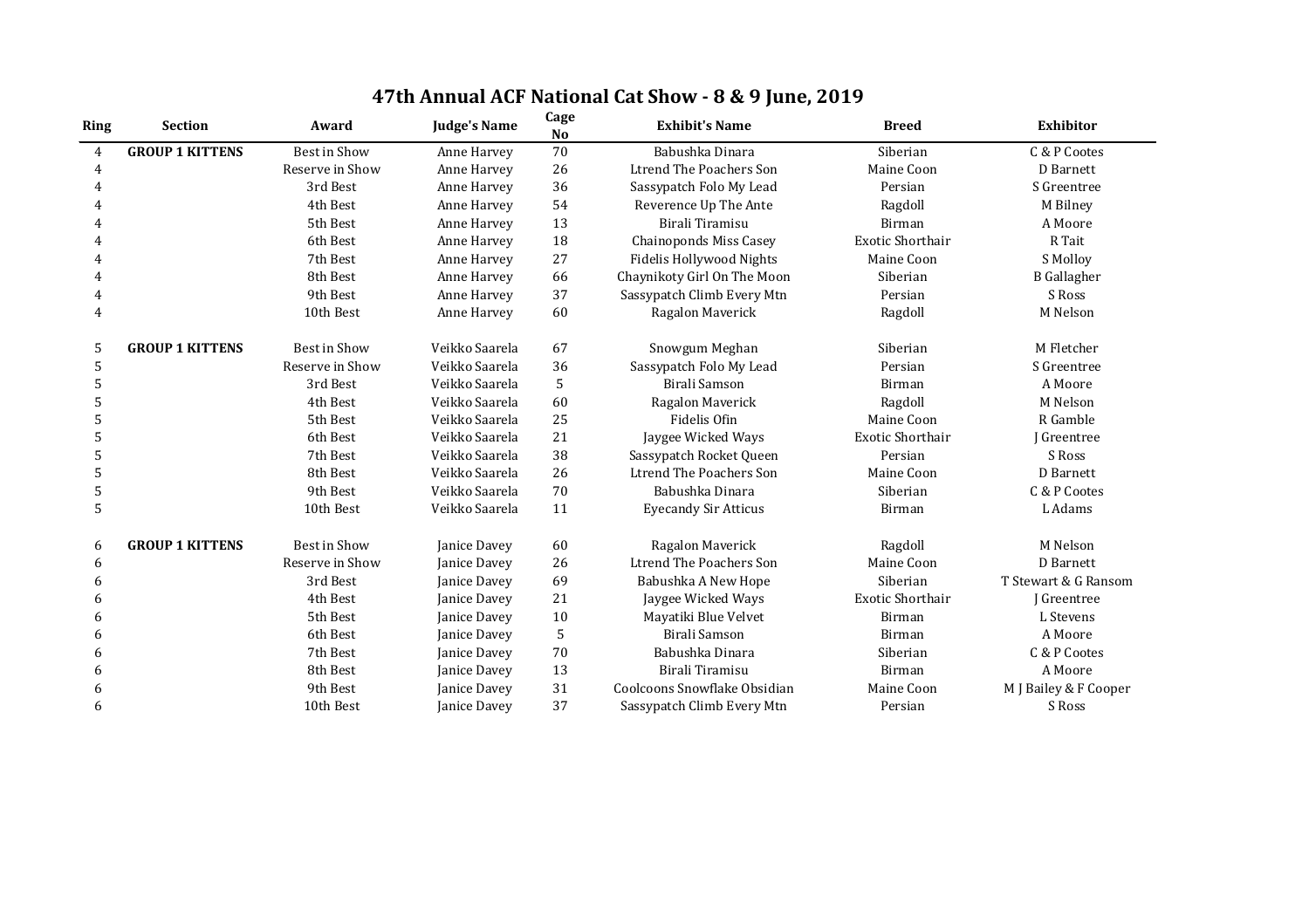| 47th Annual ACF National Cat Show - 8 & 9 June, 2019 |  |  |  |  |  |
|------------------------------------------------------|--|--|--|--|--|
|------------------------------------------------------|--|--|--|--|--|

| <b>Ring</b>    | <b>Section</b>     | Award           | <b>Judge's Name</b> | Cage<br><b>No</b> | <b>Exhibit's Name</b>              | <b>Breed</b>            | <b>Exhibitor</b>      |
|----------------|--------------------|-----------------|---------------------|-------------------|------------------------------------|-------------------------|-----------------------|
| $\mathbf{1}$   | <b>GROUP 1</b>     | Best in Show    | Veikko Saarela      | 92                | <b>Greencroft R U Ready</b>        | Persian                 | S Ross                |
| $\mathbf{1}$   | <b>ENTIRE CATS</b> | Reserve in Show | Veikko Saarela      | 108               | <b>Wroxton Phantom</b>             | Ragdoll                 | J & R Clarke          |
| 1              |                    | 3rd Best        | Veikko Saarela      | 129               | Snowgum Galaxii                    | Siberian                | M Fletcher            |
|                |                    | 4th Best        | Veikko Saarela      | 81                | Rumplteeza Nico                    | Maine Coon              | K Foster              |
| -1             |                    | 5th Best        | Veikko Saarela      | 72                | <b>Eyecandy Hot To Trot</b>        | <b>Birman</b>           | L Adams               |
|                |                    | 6th Best        | Veikko Saarela      | 82                | Fidelis Fire N Ice                 | Maine Coon              | T Lamb                |
|                |                    | 7th Best        | Veikko Saarela      | 133               | Babuschka Avalon                   | Siberian                | T Stewart             |
| 1              |                    | 8th Best        | Veikko Saarela      | 94                | Shawtop In The Red                 | Persian                 | S McKay               |
| -1             |                    | 9th Best        | Veikko Saarela      | 113               | Ragalon Dante                      | Ragdoll                 | P Baker               |
| $\mathbf{1}$   |                    | 10th Best       | Veikko Saarela      | 111               | <b>Fluffyballs Candy Boy Bearr</b> | Ragdoll                 | M Zhang               |
| 2              | <b>GROUP 1</b>     | Best in Show    | Debs Armishaw       | 81                | Rumplteeza Nico                    | Maine Coon              | K Foster              |
| $\overline{2}$ | <b>ENTIRE CATS</b> | Reserve in Show | Debs Armishaw       | 132               | Zorro Of Barvinck                  | Siberian                | C & P Cootes          |
| $\overline{2}$ |                    | 3rd Best        | Debs Armishaw       | 92                | <b>Greencroft R U Ready</b>        | Persian                 | S Ross                |
| $\overline{2}$ |                    | 4th Best        | Debs Armishaw       | 113               | Ragalon Dante                      | Ragdoll                 | P Baker               |
| $\overline{2}$ |                    | 5th Best        | Debs Armishaw       | 129               | Snowgum Galaxii                    | Siberian                | M Fletcher            |
| $\overline{2}$ |                    | 6th Best        | Debs Armishaw       | 99                | Brodsta Blossom In Time            | Ragdoll                 | M Ivens               |
| $\overline{2}$ |                    | 7th Best        | Debs Armishaw       | 78                | Chesney Special Roll The Dice      | <b>Exotic Shorthair</b> | P Bunter              |
| $\overline{2}$ |                    | 8th Best        | Debs Armishaw       | 85                | Coonucopia Mis Margureeta          | Maine Coon              | S Tonks               |
| $\overline{2}$ |                    | 9th Best        | Debs Armishaw       | 84                | <b>Ltrend Designer Genes</b>       | Maine Coon              | D Barnett & M Townley |
| $\overline{2}$ |                    | 10th Best       | Debs Armishaw       | 91                | <b>Chesney Speecial Image</b>      | Persian                 | P Bunter & W Mieglitz |
| 3              | <b>GROUP 1</b>     | Best in Show    | Janice Davey        | 92                | <b>Greencroft R U Ready</b>        | Persian                 | S Ross                |
| 3              | <b>ENTIRE CATS</b> | Reserve in Show | Janice Davey        | 132               | Zorro Of Barvinck                  | Siberian                | C & P Cootes          |
| 3              |                    | 3rd Best        | Janice Davey        | 117               | Mysticrose Anikin Warrior Star     | Ragdoll                 | M Ivens               |
| 3              |                    | 4th Best        | Janice Davey        | 73                | Eldorato Shylla                    | Birman                  | L Freemann            |
| 3              |                    | 5th Best        | Janice Davey        | 78                | Chesney Special Roll The Dice      | <b>Exotic Shorthair</b> | P Bunter              |
| 3              |                    | 6th Best        | Janice Davey        | 131               | NO*Grensedalen Quinn               | Siberian                | <b>B</b> Gallagher    |
| 3              |                    | 7th Best        | Janice Davey        | 81                | Rumplteeza Nico                    | Maine Coon              | K Foster              |
| 3              |                    | 8th Best        | Janice Davey        | 95                | <b>Affinity Daphne Fleur</b>       | Ragdoll                 | R Darmody             |
| 3              |                    | 9th Best        | Janice Davey        | 113               | Ragalon Dante                      | Ragdoll                 | P Baker               |
| 3              |                    | 10th Best       | Janice Davey        | 94                | Shawtop In The Red                 | Persian                 | S McKay               |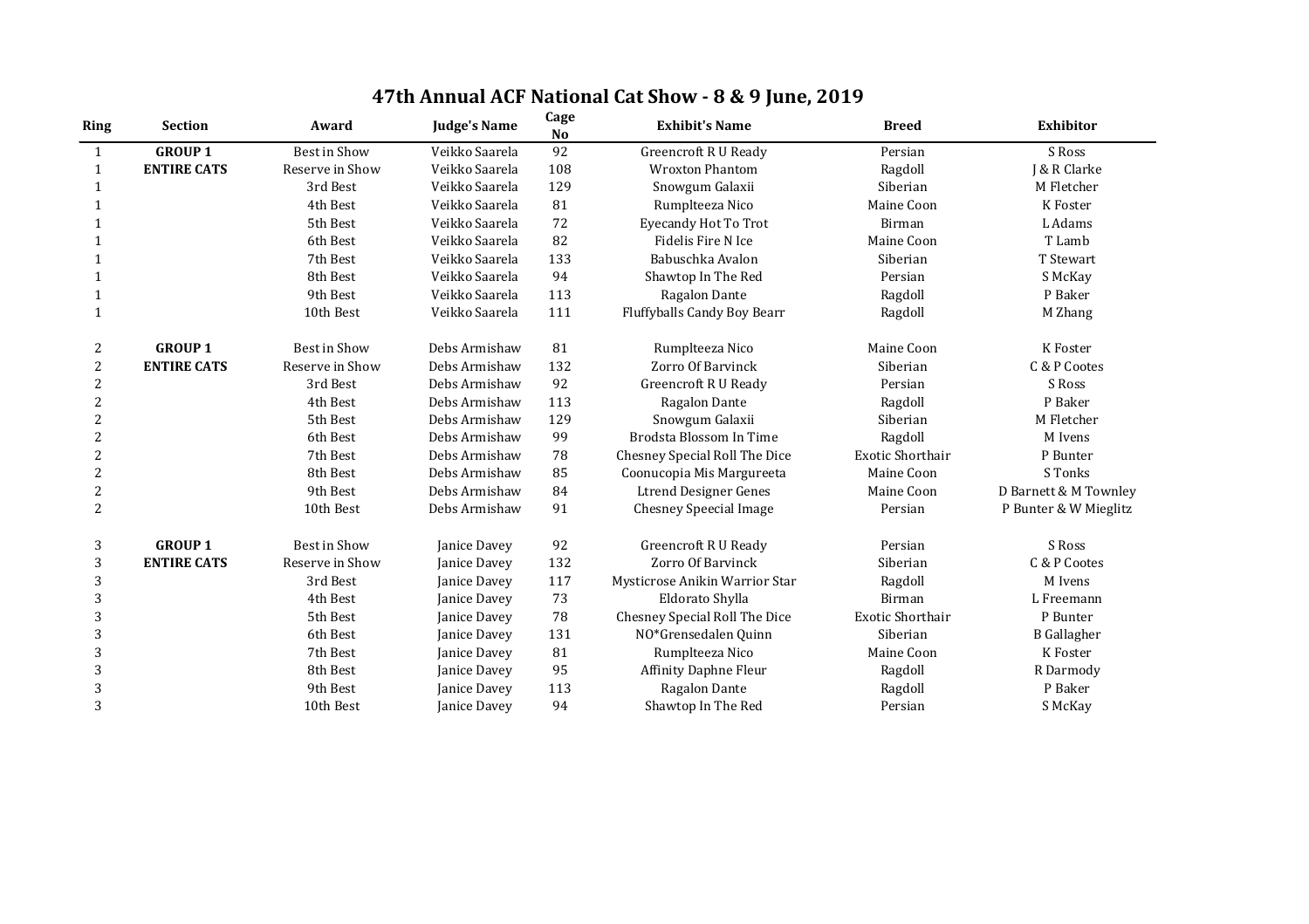| <b>Ring</b> | <b>Section</b>     | Award               | <b>Judge's Name</b> | Cage<br><b>No</b> | <b>Exhibit's Name</b>               | <b>Breed</b>            | <b>Exhibitor</b>      |
|-------------|--------------------|---------------------|---------------------|-------------------|-------------------------------------|-------------------------|-----------------------|
| 4           | <b>GROUP 1</b>     | <b>Best in Show</b> | Tony Hurry          | 92                | <b>Greencroft R U Ready</b>         | Persian                 | S Ross                |
| 4           | <b>ENTIRE CATS</b> | Reserve in Show     | Tony Hurry          | 81                | Rumplteeza Nico                     | Maine Coon              | K Foster              |
| 4           |                    | 3rd Best            | Tony Hurry          | 84                | <b>Ltrend Designer Genes</b>        | Maine Coon              | D Barnett & M Townley |
| 4           |                    | 4th Best            | Tony Hurry          | 113               | Ragalon Dante                       | Ragdoll                 | P Baker               |
|             |                    | 5th Best            | Tony Hurry          | 82                | <b>Fidelis Fire N Ice</b>           | Maine Coon              | T Lamb                |
|             |                    | 6th Best            | Tony Hurry          | 119               | Jipushi Autumn Moon                 | Ragdoll                 | C Wagner              |
| 4           |                    | 7th Best            | Tony Hurry          | 132               | Zorro Of Barvinck                   | Siberian                | C & P Cootes          |
|             |                    | 8th Best            | Tony Hurry          | 80                | Coolcoons Indianna                  | Maine Coon              | M J Bailey & F Cooper |
| 4           |                    | 9th Best            | Tony Hurry          | 88                | <b>Enchanted City Davina Claire</b> | Maine Coon              | <b>K</b> Mattock      |
| 4           |                    | 10th Best           | Tony Hurry          | 109               | Glamason Blessed By Hamilton        | Ragdoll                 | J Upston              |
| 5           | <b>GROUP 1</b>     | <b>Best in Show</b> | Lynne Sherer        | 92                | <b>Greencroft R U Ready</b>         | Persian                 | S Ross                |
| 5           | <b>ENTIRE CATS</b> | Reserve in Show     | Lynne Sherer        | 81                | Rumplteeza Nico                     | Maine Coon              | K Foster              |
| 5           |                    | 3rd Best            | Lynne Sherer        | 108               | <b>Wroxton Phantom</b>              | Ragdoll                 | J & R Clarke          |
| 5           |                    | 4th Best            | Lynne Sherer        | 85                | Coonucopia Mis Margureeta           | Maine Coon              | S Tonks               |
| 5           |                    | 5th Best            | Lynne Sherer        | 113               | Ragalon Dante                       | Ragdoll                 | P Baker               |
| 5           |                    | 6th Best            | Lynne Sherer        | 79                | Chesney Truffle                     | <b>Exotic Shorthair</b> | P Bunter              |
| 5           |                    | 7th Best            | Lynne Sherer        | 82                | <b>Fidelis Fire N Ice</b>           | Maine Coon              | T Lamb                |
| 5           |                    | 8th Best            | Lynne Sherer        | 132               | Zorro Of Barvinck                   | Siberian                | C & P Cootes          |
| 5           |                    | 9th Best            | Lynne Sherer        | 117               | Mysticrose Anikin Warrior Star      | Ragdoll                 | M Ivens               |
| 5           |                    | 10th Best           | Lynne Sherer        | 120               | <b>Brodsta Sweet Orchid Mist</b>    | Ragdoll                 | J Upston              |
| 6           | <b>GROUP 1</b>     | <b>Best in Show</b> | Sue Barr            | 82                | Fidelis Fire N Ice                  | Maine Coon              | T Lamb                |
| 6           | <b>ENTIRE CATS</b> | Reserve in Show     | Sue Barr            | 92                | <b>Greencroft R U Ready</b>         | Persian                 | S Ross                |
| 6           |                    | 3rd Best            | Sue Barr            | 78                | Chesney Special Roll The Dice       | <b>Exotic Shorthair</b> | P Bunter              |
| 6           |                    | 4th Best            | Sue Barr            | 108               | <b>Wroxton Phantom</b>              | Ragdoll                 | J & R Clarke          |
| 6           |                    | 5th Best            | Sue Barr            | 132               | Zorro Of Barvinck                   | Siberian                | C & P Cootes          |
| 6           |                    | 6th Best            | Sue Barr            | 74                | <b>Stenmah Charlotte Monkey</b>     | <b>Birman</b>           | C Maher               |
| 6           |                    | 7th Best            | Sue Barr            | 94                | Shawtop In The Red                  | Persian                 | S McKay               |
| 6           |                    | 8th Best            | Sue Barr            | 81                | Rumplteeza Nico                     | Maine Coon              | K Foster              |
| 6           |                    | 9th Best            | Sue Barr            | 113               | Ragalon Dante                       | Ragdoll                 | P Baker               |
| 6           |                    | 10th Best           | Sue Barr            | 129               | Snowgum Galaxii                     | Siberian                | M Fletcher            |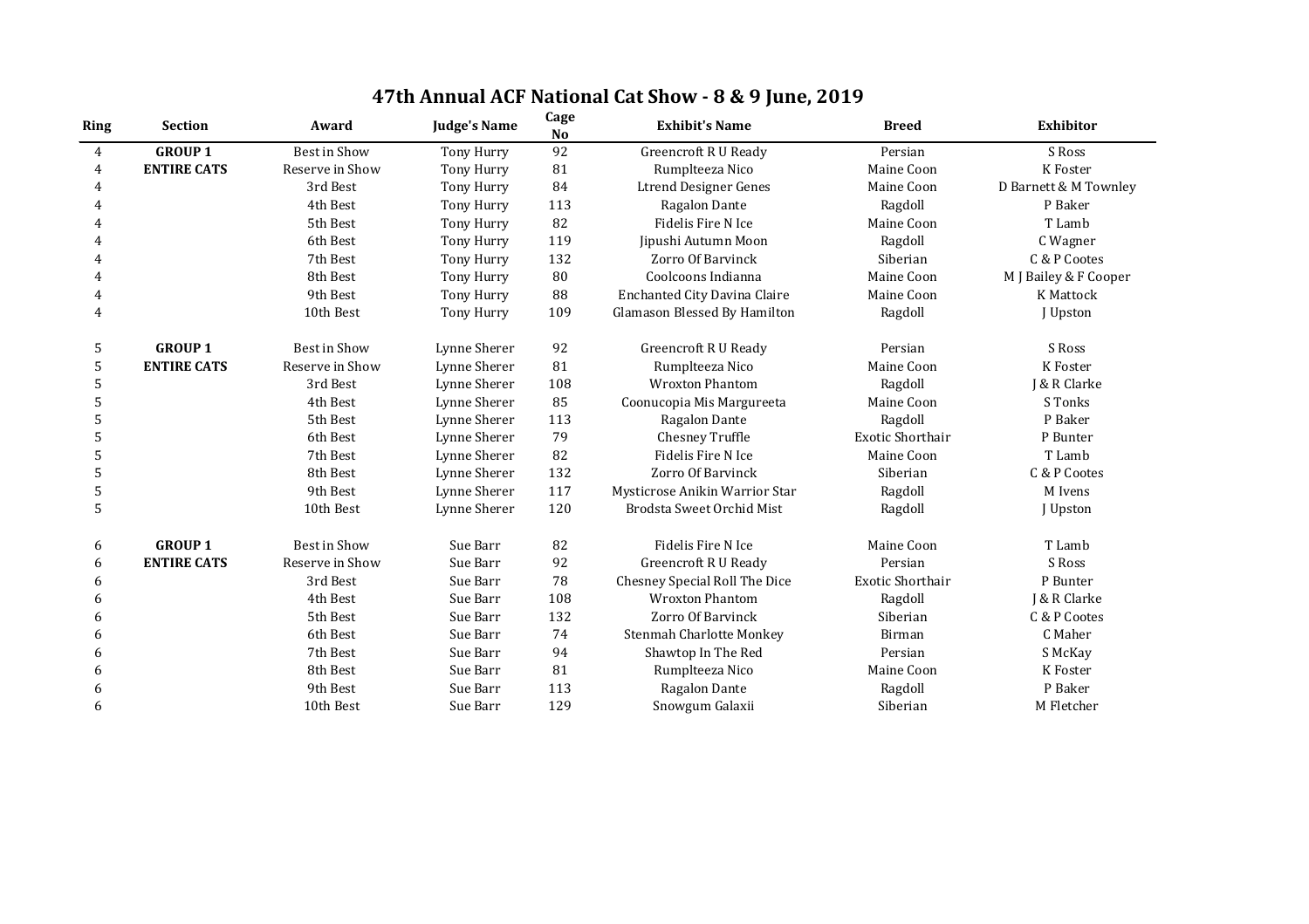| <b>Ring</b>    | <b>Section</b>      | Award               | <b>Judge's Name</b> | Cage<br><b>No</b> | <b>Exhibit's Name</b>           | <b>Breed</b>         | <b>Exhibitor</b> |
|----------------|---------------------|---------------------|---------------------|-------------------|---------------------------------|----------------------|------------------|
| $\mathbf{1}$   | <b>GROUP 1</b>      | Best in Show        | Veikko Saarela      | 144               | <b>Greencroft Shake It Off</b>  | Persian              | S Greentree      |
| $\mathbf{1}$   | <b>DESEXED CATS</b> | Reserve in Show     | Veikko Saarela      | 148               | Babuschka Candy Crush           | Siberian             | G Ransom         |
| $\mathbf{1}$   |                     | 3rd Best            | Veikko Saarela      | 141               | Shawtop Too Hot                 | Persian              | H Jones          |
|                |                     | 4th Best            | Veikko Saarela      | 142               | <b>Shawtop Money Talkz</b>      | Persian              | H Jones          |
| -1             |                     | 5th Best            | Veikko Saarela      | 136               | Fidelis Age Of Aslan            | Maine Coon           | S Hauff          |
|                |                     | 6th Best            | Veikko Saarela      | 149               | Babuschka Zeus                  | Siberian             | T Stewart        |
| 1              |                     | 7th Best            | Veikko Saarela      | 139               | Norskatt Xanthi                 | Norwegian Forest Cat | S Dukes          |
| $\mathbf 1$    |                     | 8th Best            | Veikko Saarela      | 146               | Apricity Lickety Split          | Ragdoll              | T Blackman       |
|                |                     | 9th Best            | Veikko Saarela      | 143               | Chesney Free Priscilla's Spirit | Persian              | H Jones          |
| $\mathbf{1}$   |                     | 10th Best           | Veikko Saarela      | 135               | <b>Fidelis The Meow Factor</b>  | Maine Coon           | D Bailey         |
| 2              | <b>GROUP 1</b>      | <b>Best in Show</b> | Debs Armishaw       | 142               | <b>Shawtop Money Talkz</b>      | Persian              | H Jones          |
| $\overline{2}$ | <b>DESEXED CATS</b> | Reserve in Show     | Debs Armishaw       | 136               | Fidelis Age Of Aslan            | Maine Coon           | S Hauff          |
| $\overline{2}$ |                     | 3rd Best            | Debs Armishaw       | 148               | Babuschka Candy Crush           | Siberian             | G Ransom         |
| $\overline{2}$ |                     | 4th Best            | Debs Armishaw       | 149               | Babuschka Zeus                  | Siberian             | T Stewart        |
| $\overline{2}$ |                     | 5th Best            | Debs Armishaw       | 143               | Chesney Free Priscilla's Spirit | Persian              | H Jones          |
| $\overline{2}$ |                     | 6th Best            | Debs Armishaw       | 135               | <b>Fidelis The Meow Factor</b>  | Maine Coon           | D Bailey         |
| $\overline{2}$ |                     | 7th Best            | Debs Armishaw       | 146               | Apricity Lickety Split          | Ragdoll              | T Blackman       |
| $\overline{2}$ |                     | 8th Best            | Debs Armishaw       | 139               | Norskatt Xanthi                 | Norwegian Forest Cat | S Dukes          |
| $\overline{2}$ |                     | 9th Best            | Debs Armishaw       | 147               | Affinity Simba Sunrise          | Ragdoll              | R Darmody        |
| $\overline{2}$ |                     | 10th Best           | Debs Armishaw       | 134               | <b>Brincat Celestial Angel</b>  | <b>Birman</b>        | L Debrincat      |
| 3              | <b>GROUP 1</b>      | <b>Best in Show</b> | Janice Davey        | 141               | Shawtop Too Hot                 | Persian              | H Jones          |
| 3              | <b>DESEXED CATS</b> | Reserve in Show     | Janice Davey        | 149               | Babuschka Zeus                  | Siberian             | T Stewart        |
| 3              |                     | 3rd Best            | Janice Davey        | 136               | Fidelis Age Of Aslan            | Maine Coon           | S Hauff          |
| 3              |                     | 4th Best            | Janice Davey        | 142               | <b>Shawtop Money Talkz</b>      | Persian              | H Jones          |
| 3              |                     | 5th Best            | Janice Davey        | 134               | <b>Brincat Celestial Angel</b>  | Birman               | L Debrincat      |
| 3              |                     | 6th Best            | Janice Davey        | 146               | Apricity Lickety Split          | Ragdoll              | T Blackman       |
| $\overline{3}$ |                     | 7th Best            | Janice Davey        | 137               | Coolcoons Kovu                  | Maine Coon           | E Lockwood       |
| 3              |                     | 8th Best            | Janice Davey        | 144               | <b>Greencroft Shake It Off</b>  | Persian              | S Greentree      |
| 3              |                     | 9th Best            | Janice Davey        | 147               | <b>Affinity Simba Sunrise</b>   | Ragdoll              | R Darmody        |
| 3              |                     | 10th Best           | Janice Davey        | 148               | Babuschka Candy Crush           | Siberian             | G Ransom         |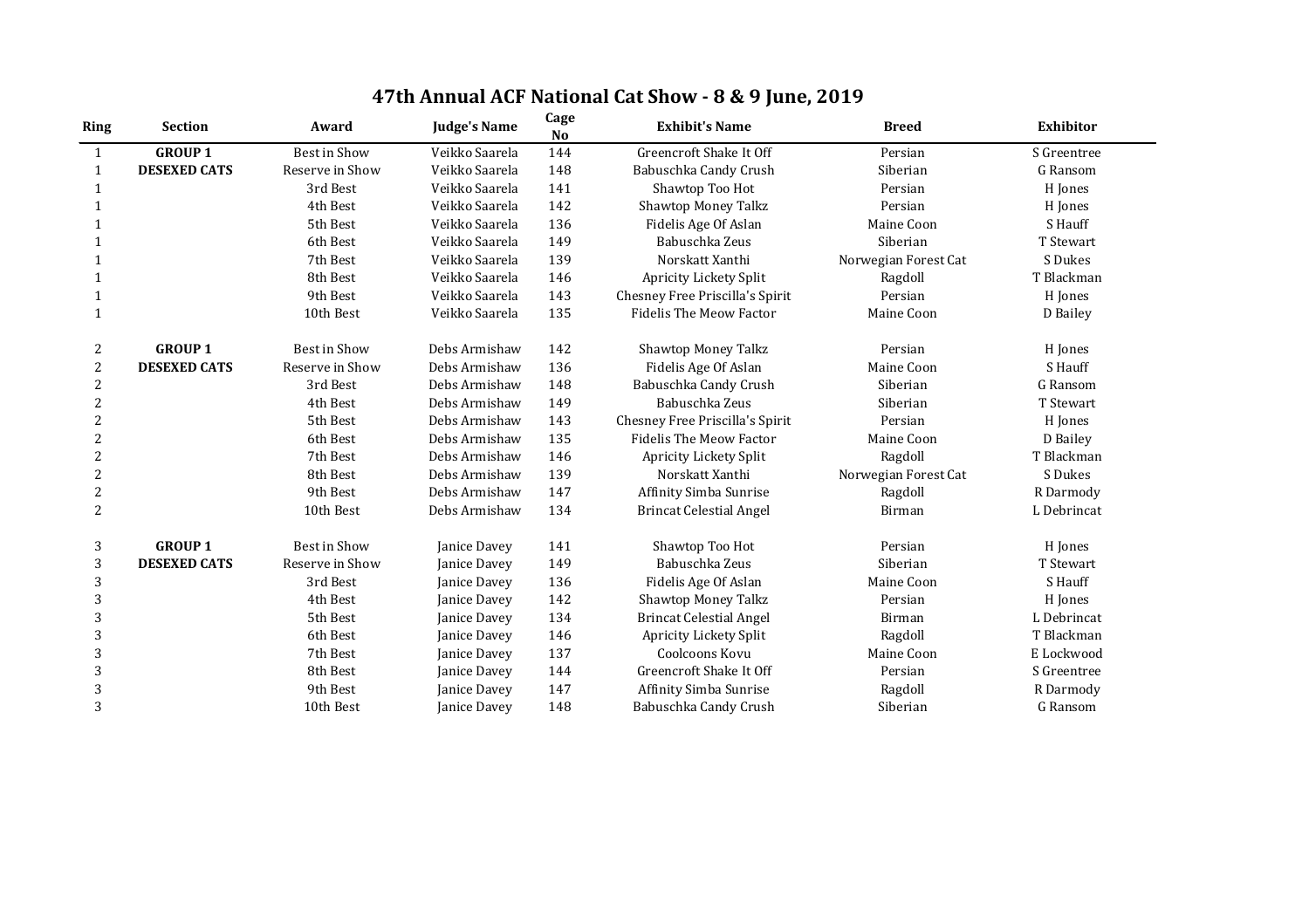| 47th Annual ACF National Cat Show - 8 & 9 June, 2019 |  |
|------------------------------------------------------|--|
|------------------------------------------------------|--|

| <b>Ring</b>    | <b>Section</b>      | Award               | <b>Judge's Name</b>   | Cage<br>N <sub>o</sub> | <b>Exhibit's Name</b>          | <b>Breed</b>         | <b>Exhibitor</b> |
|----------------|---------------------|---------------------|-----------------------|------------------------|--------------------------------|----------------------|------------------|
| $\overline{4}$ | <b>GROUP1</b>       | <b>Best in Show</b> | Tony Hurry            | 141                    | Shawtop Too Hot                | Persian              | H Jones          |
| $\overline{4}$ | <b>DESEXED CATS</b> | Reserve in Show     | Tony Hurry            | 149                    | Babuschka Zeus                 | Siberian             | T Stewart        |
| 4              |                     | 3rd Best            | Tony Hurry            | 144                    | Greencroft Shake It Off        | Persian              | S Greentree      |
| 4              |                     | 4th Best            | Tony Hurry            | 136                    | Fidelis Age Of Aslan           | Maine Coon           | S Hauff          |
| $\overline{4}$ |                     | 5th Best            | Tony Hurry            | 147                    | Affinity Simba Sunrise         | Ragdoll              | R Darmody        |
| 4              |                     | 6th Best            | Tony Hurry            | 142                    | <b>Shawtop Money Talkz</b>     | Persian              | H Jones          |
| 4              |                     | 7th Best            | Tony Hurry            | 139                    | Norskatt Xanthi                | Norwegian Forest Cat | S Dukes          |
| 4              |                     | 8th Best            | Tony Hurry            | 148                    | Babuschka Candy Crush          | Siberian             | G Ransom         |
| 4              |                     | 9th Best            | Tony Hurry            | 146                    | Apricity Lickety Split         | Ragdoll              | T Blackman       |
| $\overline{4}$ |                     | 10th Best           | Tony Hurry            | 135                    | <b>Fidelis The Meow Factor</b> | Maine Coon           | D Bailey         |
| 5              | <b>GROUP1</b>       | <b>Best in Show</b> | Lynne Sherer          | 144                    | Greencroft Shake It Off        | Persian              | S Greentree      |
| 5              | <b>DESEXED CATS</b> | Reserve in Show     | Lynne Sherer          | 148                    | Babuschka Candy Crush          | Siberian             | G Ransom         |
| 5              |                     | 3rd Best            | Lynne Sherer          | 136                    | Fidelis Age Of Aslan           | Maine Coon           | S Hauff          |
| 5              |                     | 4th Best            | Lynne Sherer          | 146                    | Apricity Lickety Split         | Ragdoll              | T Blackman       |
| 5              |                     | 5th Best            | Lynne Sherer          | 139                    | Norskatt Xanthi                | Norwegian Forest Cat | S Dukes          |
| 5              |                     | 6th Best            | Lynne Sherer          | 141                    | Shawtop Too Hot                | Persian              | H Jones          |
| 5              |                     | 7th Best            | Lynne Sherer          | 149                    | Babuschka Zeus                 | Siberian             | T Stewart        |
| 5              |                     | 8th Best            | Lynne Sherer          | 145                    | Apricity Hizashi Kumo          | Ragdoll              | T Blackman       |
| 5              |                     | 9th Best            | Lynne Sherer          | 134                    | <b>Brincat Celestial Angel</b> | Birman               | L Debrincat      |
| 5              |                     | 10th Best           | Lynne Sherer          | 137                    | Coolcoons Kovu                 | Maine Coon           | E Lockwood       |
| 6              | <b>GROUP 1</b>      | <b>Best in Show</b> | <b>Hazel Rossiter</b> | 149                    | Babuschka Zeus                 | Siberian             | T Stewart        |
| 6              | <b>DESEXED CATS</b> | Reserve in Show     | Hazel Rossiter        | 136                    | Fidelis Age Of Aslan           | Maine Coon           | S Hauff          |
| 6              |                     | 3rd Best            | Hazel Rossiter        | 141                    | Shawtop Too Hot                | Persian              | H Jones          |
| 6              |                     | 4th Best            | <b>Hazel Rossiter</b> | 142                    | <b>Shawtop Money Talkz</b>     | Persian              | H Jones          |
| 6              |                     | 5th Best            | Hazel Rossiter        | 148                    | Babuschka Candy Crush          | Siberian             | G Ransom         |
| 6              |                     | 6th Best            | Hazel Rossiter        | 145                    | Apricity Hizashi Kumo          | Ragdoll              | T Blackman       |
| 6              |                     | 7th Best            | Hazel Rossiter        | 146                    | <b>Apricity Lickety Split</b>  | Ragdoll              | T Blackman       |
| 6              |                     | 8th Best            | Hazel Rossiter        | 147                    | Affinity Simba Sunrise         | Ragdoll              | R Darmody        |
| 6              |                     | 9th Best            | <b>Hazel Rossiter</b> | 139                    | Norskatt Xanthi                | Norwegian Forest Cat | S Dukes          |
| 6              |                     | 10th Best           | <b>Hazel Rossiter</b> | 144                    | Greencroft Shake It Off        | Persian              | S Greentree      |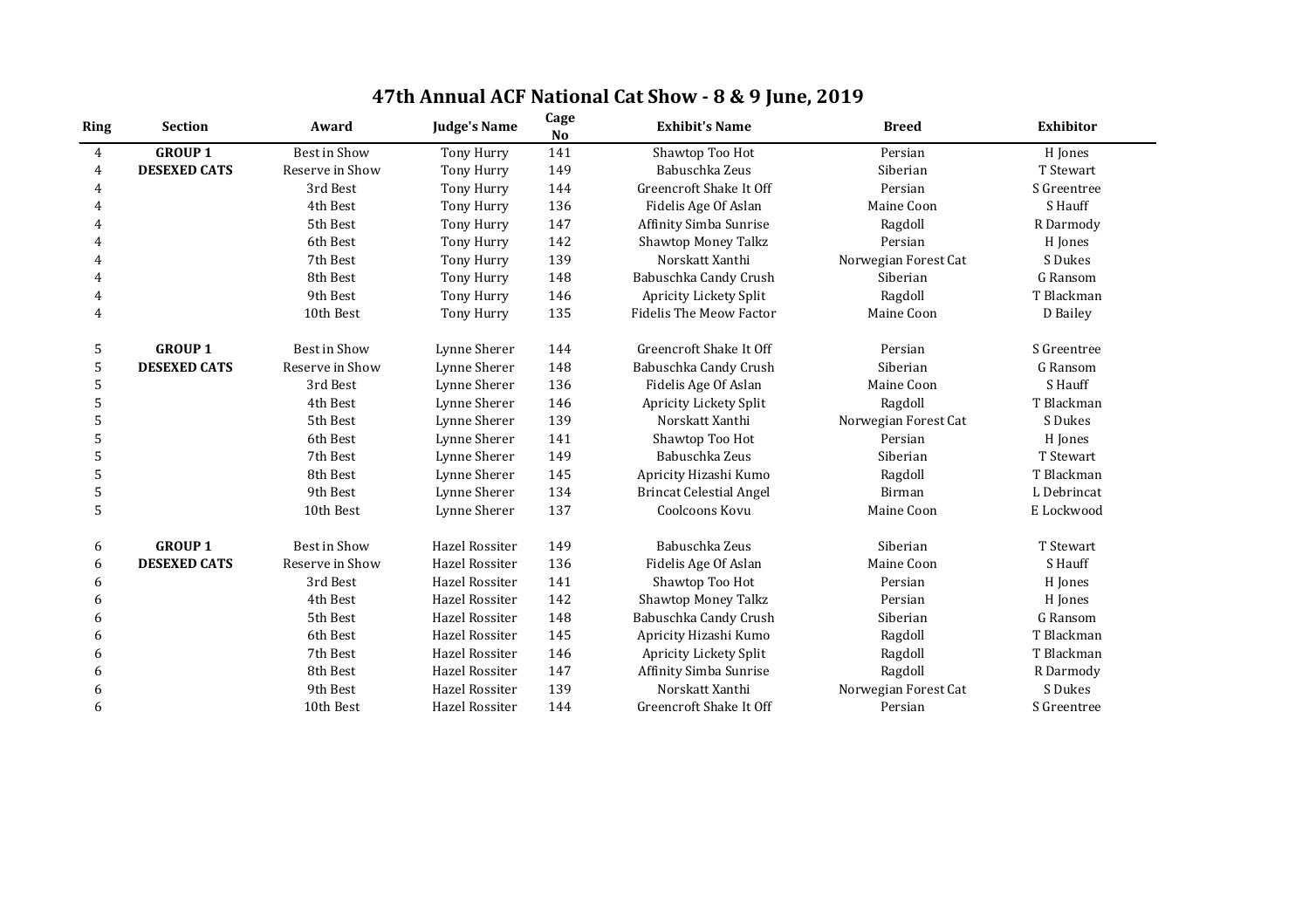| <b>Ring</b>    | <b>Section</b>         | Award               | <b>Judge's Name</b>   | Cage<br><b>No</b> | <b>Exhibit's Name</b>           | <b>Breed</b>      | <b>Exhibitor</b> |
|----------------|------------------------|---------------------|-----------------------|-------------------|---------------------------------|-------------------|------------------|
| $\mathbf{1}$   | <b>GROUP 2 KITTENS</b> | <b>Best in Show</b> | Daniel Germishuys     | 151               | Firestorm Idris                 | Oriental          | I & K Carter     |
| $\mathbf{1}$   |                        | Reserve in Show     | Daniel Germishuys     | 161               | Firestorm Ignatius              | Siamese           | J & K Carter     |
| $\mathbf 1$    |                        | 3rd Best            | Daniel Germishuys     | 152               | <b>Azov Smoke N Mirrors</b>     | Oriental Longhair | C Murdoch        |
|                |                        | 4th Best            | Daniel Germishuys     | 158               | Bajimbi Purr Fection            | Siamese           | <b>B</b> Edwards |
| -1             |                        | 5th Best            | Daniel Germishuys     | 157               | <b>Everest Clockwork Orange</b> | Siamese           | J Sterry         |
|                |                        | 6th Best            | Daniel Germishuys     | 160               | Siamjewel Sweetmelody           | Siamese           | D Copeland       |
|                |                        | 7th Best            | Daniel Germishuys     | 153               | Shiloh Prince Taryn             | Siamese           | S Sweetman       |
| -1             |                        | 8th Best            | Daniel Germishuys     | 155               | Shiloh Blue Angel               | Siamese           | S Sweetman       |
|                |                        | 9th Best            | Daniel Germishuys     | 150               | Zoel Blue Belle                 | Oriental          | N James          |
| $\mathbf{1}$   |                        | 10th Best           | Daniel Germishuys     | 159               | Calian Turkish Delight          | Siamese           | C Harrison       |
| $\overline{2}$ | <b>GROUP 2 KITTENS</b> | <b>Best in Show</b> | <b>Hazel Rossiter</b> | 150               | Zoel Blue Belle                 | Oriental          | N James          |
| $\overline{2}$ |                        | Reserve in Show     | <b>Hazel Rossiter</b> | 160               | Siamjewel Sweetmelody           | Siamese           | D Copeland       |
| $\overline{2}$ |                        | 3rd Best            | Hazel Rossiter        | 161               | Firestorm Ignatius              | Siamese           | J & K Carter     |
| $\overline{2}$ |                        | 4th Best            | <b>Hazel Rossiter</b> | 158               | Bajimbi Purr Fection            | Siamese           | <b>B</b> Edwards |
| $\overline{2}$ |                        | 5th Best            | <b>Hazel Rossiter</b> | 159               | Siamjewel Sweetmelody           | Siamese           | D Copeland       |
| $\overline{2}$ |                        | 6th Best            | <b>Hazel Rossiter</b> | 162               | Calian My Fair Lady             | Siamese           | J & K Carter     |
| $\overline{2}$ |                        | 7th Best            | <b>Hazel Rossiter</b> | 151               | Firestorm Idris                 | Oriental          | J & K Carter     |
| $\overline{2}$ |                        | 8th Best            | Hazel Rossiter        | 157               | <b>Everest Clockwork Orange</b> | Siamese           | J Sterry         |
| $\overline{2}$ |                        | 9th Best            | <b>Hazel Rossiter</b> | 152               | <b>Azov Smoke N Mirrors</b>     | Oriental Longhair | C Murdoch        |
| $\overline{2}$ |                        | 10th Best           | <b>Hazel Rossiter</b> | 155               | Shiloh Blue Angel               | Siamese           | S Sweetman       |
| 3              | <b>GROUP 2 KITTENS</b> | Best in Show        | Peta Sperduty         | 158               | Bajimbi Purr Fection            | Siamese           | <b>B</b> Edwards |
| 3              |                        | Reserve in Show     | Peta Sperduty         | 161               | Firestorm Ignatius              | Siamese           | J & K Carter     |
| 3              |                        | 3rd Best            | Peta Sperduty         | 152               | <b>Azov Smoke N Mirrors</b>     | Oriental Longhair | C Murdoch        |
| $\overline{3}$ |                        | 4th Best            | Peta Sperduty         | 150               | Zoel Blue Belle                 | Oriental          | N James          |
| $\overline{3}$ |                        | 5th Best            | Peta Sperduty         | 160               | Siamjewel Sweetmelody           | Siamese           | D Copeland       |
| 3              |                        | 6th Best            | Peta Sperduty         | 151               | Firestorm Idris                 | Oriental          | J & K Carter     |
| 3              |                        | 7th Best            | Peta Sperduty         | 157               | <b>Everest Clockwork Orange</b> | Siamese           | J Sterry         |
| $\overline{3}$ |                        | 8th Best            | Peta Sperduty         | 159               | Calian Turkish Delight          | Siamese           | C Harrison       |
| 3              |                        | 9th Best            | Peta Sperduty         | 153               | Shiloh Prince Taryn             | Siamese           | S Sweetman       |
| $\overline{3}$ |                        | 10th Best           | Peta Sperduty         | 155               | Shiloh Blue Angel               | Siamese           | S Sweetman       |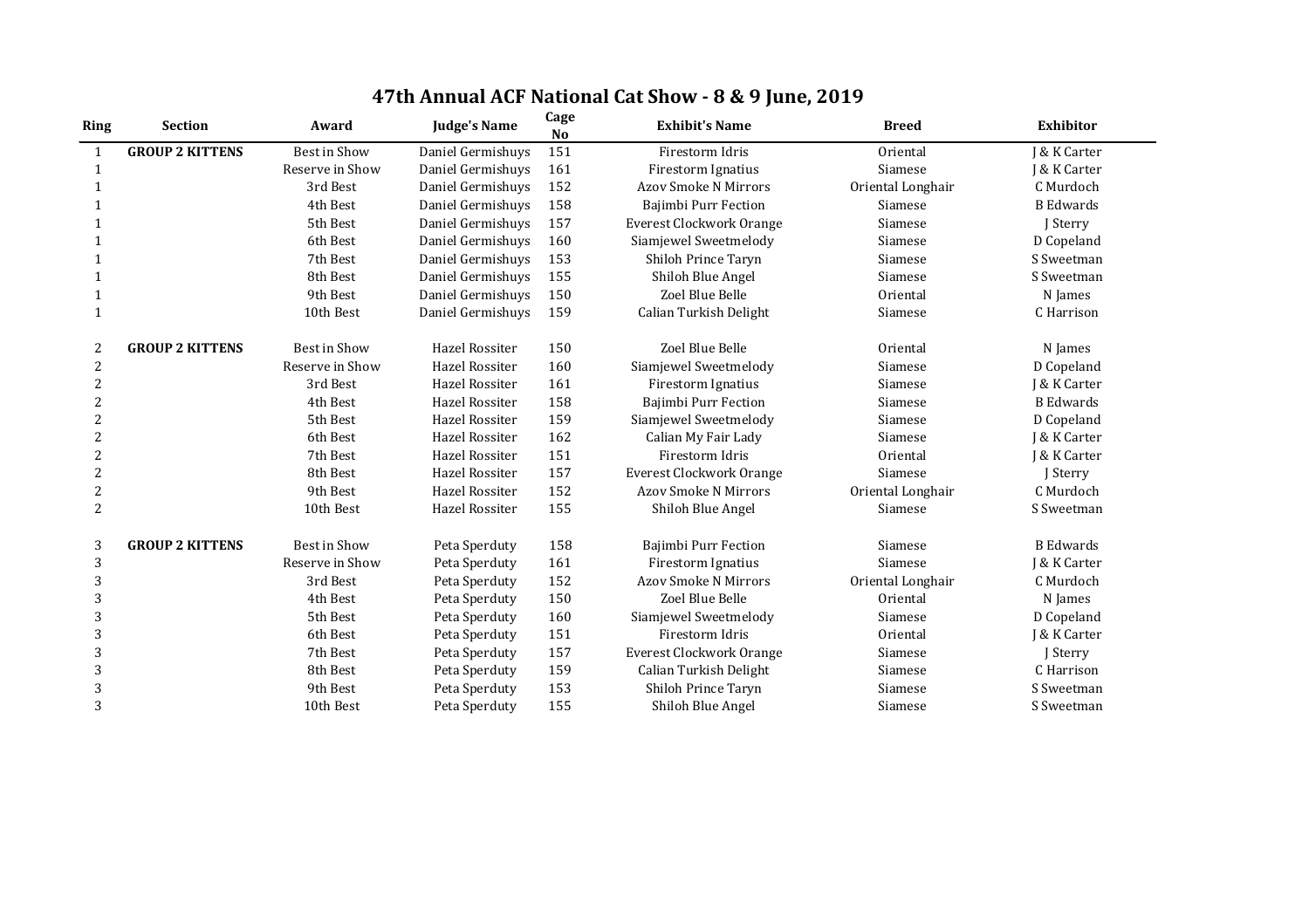| 46th Annual ACF National Cat Show - 9 & 10 June, 2018 |  |  |  |  |  |
|-------------------------------------------------------|--|--|--|--|--|
|-------------------------------------------------------|--|--|--|--|--|

| Ring           | <b>Section</b>         | Award               | <b>Judge's Name</b> | Cage<br><b>No</b> | <b>Exhibit's Name</b>           | <b>Breed</b>      | <b>Exhibitor</b> |
|----------------|------------------------|---------------------|---------------------|-------------------|---------------------------------|-------------------|------------------|
| $\overline{4}$ | <b>GROUP 2 KITTENS</b> | <b>Best in Show</b> | Janice Davey        | 162               | Calian My Fair Lady             | Siamese           | J & K Carter     |
| $\overline{4}$ |                        | Reserve in Show     | Janice Davey        | 151               | Firestorm Idris                 | Oriental          | J & K Carter     |
| 4              |                        | 3rd Best            | Janice Davey        | 157               | <b>Everest Clockwork Orange</b> | Siamese           | J Sterry         |
| $\overline{4}$ |                        | 4th Best            | Janice Davey        | 152               | <b>Azov Smoke N Mirrors</b>     | Oriental Longhair | C Murdoch        |
| 4              |                        | 5th Best            | Janice Davey        | 161               | Firestorm Ignatius              | Siamese           | J & K Carter     |
| $\overline{4}$ |                        | 6th Best            | Janice Davey        | 150               | Zoel Blue Belle                 | Oriental          | N James          |
| 4              |                        | 7th Best            | Janice Davey        | 158               | Bajimbi Purr Fection            | Siamese           | <b>B</b> Edwards |
| 4              |                        | 8th Best            | Janice Davey        | 160               | Siamjewel Sweetmelody           | Siamese           | D Copeland       |
| $\overline{4}$ |                        | 9th Best            | Janice Davey        | 155               | Shiloh Blue Angel               | Siamese           | S Sweetman       |
| 4              |                        | 10th Best           | Janice Davey        | 159               | Calian Turkish Delight          | Siamese           | C Harrison       |
| 5              | <b>GROUP 2 KITTENS</b> | <b>Best in Show</b> | Veikko Saarela      | 160               | Siamjewel Sweetmelody           | Siamese           | D Copeland       |
| 5              |                        | Reserve in Show     | Veikko Saarela      | 150               | Zoel Blue Belle                 | Oriental          | N James          |
| 5              |                        | 3rd Best            | Veikko Saarela      | 158               | Bajimbi Purr Fection            | Siamese           | <b>B</b> Edwards |
| 5              |                        | 4th Best            | Veikko Saarela      | 161               | Firestorm Ignatius              | Siamese           | J & K Carter     |
| 5              |                        | 5th Best            | Veikko Saarela      | 157               | <b>Everest Clockwork Orange</b> | Siamese           | J Sterry         |
| 5              |                        | 6th Best            | Veikko Saarela      | 153               | <b>Shiloh Prince Taryn</b>      | Siamese           | S Sweetman       |
| 5              |                        | 7th Best            | Veikko Saarela      | 159               | Calian Turkish Delight          | Siamese           | C Harrison       |
| 5              |                        | 8th Best            | Veikko Saarela      | 162               | Calian My Fair Lady             | Siamese           | J & K Carter     |
| 5              |                        | 9th Best            | Veikko Saarela      | 155               | Shiloh Blue Angel               | Siamese           | S Sweetman       |
| 5              |                        | 10th Best           | Veikko Saarela      | 151               | Firestorm Idris                 | Oriental          | J & K Carter     |
| 6              | <b>GROUP 2 KITTENS</b> | <b>Best in Show</b> | Debs Armishaw       | 150               | Zoel Blue Belle                 | Oriental          | N James          |
| 6              |                        | Reserve in Show     | Debs Armishaw       | 157               | <b>Everest Clockwork Orange</b> | Siamese           | J Sterry         |
| 6              |                        | 3rd Best            | Debs Armishaw       | 161               | Firestorm Ignatius              | Siamese           | J & K Carter     |
| 6              |                        | 4th Best            | Debs Armishaw       | 152               | <b>Azov Smoke N Mirrors</b>     | Oriental Longhair | C Murdoch        |
| 6              |                        | 5th Best            | Debs Armishaw       | 160               | Siamjewel Sweetmelody           | Siamese           | D Copeland       |
| 6              |                        | 6th Best            | Debs Armishaw       | 162               | Calian My Fair Lady             | Siamese           | J & K Carter     |
| 6              |                        | 7th Best            | Debs Armishaw       | 158               | Bajimbi Purr Fection            | Siamese           | <b>B</b> Edwards |
| 6              |                        | 8th Best            | Debs Armishaw       | 159               | Calian Turkish Delight          | Siamese           | C Harrison       |
| 6              |                        | 9th Best            | Debs Armishaw       | 153               | <b>Shiloh Prince Taryn</b>      | Siamese           | S Sweetman       |
| 6              |                        | 10th Best           | Debs Armishaw       | 155               | Shiloh Blue Angel               | Siamese           | S Sweetman       |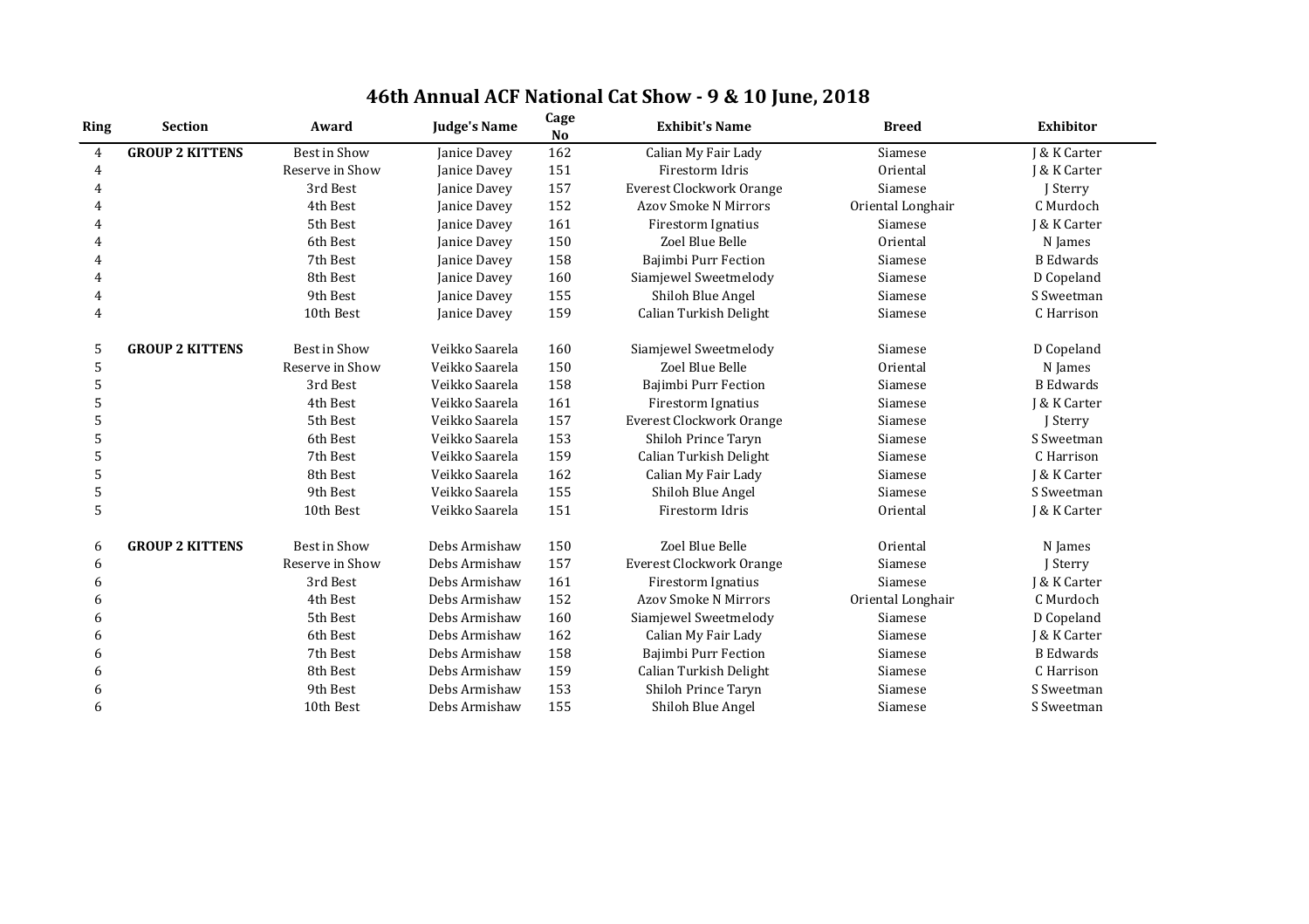| 47th Annual ACF National Cat Show - 8 & 9 June, 2019 |  |
|------------------------------------------------------|--|
|------------------------------------------------------|--|

| <b>Ring</b>    | <b>Section</b>     | Award               | <b>Judge's Name</b>   | Cage<br><b>No</b> | <b>Exhibit's Name</b>       | <b>Breed</b> | <b>Exhibitor</b> |
|----------------|--------------------|---------------------|-----------------------|-------------------|-----------------------------|--------------|------------------|
| $\mathbf{1}$   | <b>GROUP 2</b>     | <b>Best in Show</b> | Lynne Sherer          | 175               | <b>Everest Red Velvet</b>   | Siamese      | J Sterry         |
| 1              | <b>ENTIRE CATS</b> | Reserve in Show     | Lynne Sherer          | 167               | Azov Bel Esprit             | Oriental     | C Murdoch        |
| 1              |                    | 3rd Best            | Lynne Sherer          | 173               | Azov Iron Outlaw            | Siamese      | C Murdoch        |
| 1              |                    | 4th Best            | Lynne Sherer          | 168               | <b>Templeton Poison Ivy</b> | Oriental     | C Hawkes         |
| 1              |                    | 5th Best            | Lynne Sherer          | 171               | Kajalead River Song         | Siamese      | S Hudson         |
| 1              |                    | 6th Best            | Lynne Sherer          | 170               | <b>Azov Teusner</b>         | Siamese      | C Murdoch        |
| 1              |                    | 7th Best            | Lynne Sherer          | 163               | Nomices Leather-N-Lace      | Oriental     | S McKay          |
| 1              |                    | 8th Best            | Lynne Sherer          | 177               | <b>Firestorm Chinook</b>    | Siamese      | J & K Carter     |
| $\mathbf{1}$   |                    | 9th Best            | Lynne Sherer          | 164               | Bajimbi Sophie Rose         | Oriental     | <b>B</b> Edwards |
| 1              |                    | 10th Best           | Lynne Sherer          | 178               | Ayudha Daydream Believer    | Siamese      | S McKay          |
| 2              | <b>GROUP 2</b>     | <b>Best in Show</b> | Hazel Rossiter        | 168               | <b>Templeton Poison Ivy</b> | Oriental     | C Hawkes         |
| $\overline{2}$ | <b>ENTIRE CATS</b> | Reserve in Show     | <b>Hazel Rossiter</b> | 178               | Ayudha Daydream Believer    | Siamese      | S McKay          |
| $\overline{2}$ |                    | 3rd Best            | <b>Hazel Rossiter</b> | 164               | Bajimbi Sophie Rose         | Oriental     | <b>B</b> Edwards |
| $\overline{2}$ |                    | 4th Best            | <b>Hazel Rossiter</b> | 177               | <b>Firestorm Chinook</b>    | Siamese      | J & K Carter     |
| $\overline{2}$ |                    | 5th Best            | <b>Hazel Rossiter</b> | 172               | Practicalcats Hawthorn King | Siamese      | S Hudson         |
| $\overline{2}$ |                    | 6th Best            | <b>Hazel Rossiter</b> | 173               | Azov Iron Outlaw            | Siamese      | C Murdoch        |
| $\overline{2}$ |                    | 7th Best            | Hazel Rossiter        | 175               | <b>Everest Red Velvet</b>   | Siamese      | J Sterry         |
| $\overline{2}$ |                    | 8th Best            | <b>Hazel Rossiter</b> | 165               | Siamjewel Anastasia         | Oriental     | D Copeland       |
| $\overline{2}$ |                    | 9th Best            | <b>Hazel Rossiter</b> | 166               | Zoel Ayida                  | Oriental     | N James          |
| $\overline{2}$ |                    | 10th Best           | Hazel Rossiter        | 171               | Kajalead River Song         | Siamese      | S Hudson         |
| 3              | <b>GROUP 2</b>     | <b>Best in Show</b> | Theresa Johnson       | 178               | Ayudha Daydream Believer    | Siamese      | S McKay          |
| $\mathfrak{Z}$ | <b>ENTIRE CATS</b> | Reserve in Show     | Theresa Johnson       | 172               | Practicalcats Hawthorn King | Siamese      | S Hudson         |
| 3              |                    | 3rd Best            | Theresa Johnson       | 165               | Siamjewel Anastasia         | Oriental     | D Copeland       |
| 3              |                    | 4th Best            | Theresa Johnson       | 168               | <b>Templeton Poison Ivy</b> | Oriental     | C Hawkes         |
| 3              |                    | 5th Best            | Theresa Johnson       | 173               | Azov Iron Outlaw            | Siamese      | C Murdoch        |
| 3              |                    | 6th Best            | Theresa Johnson       | 167               | Azov Bel Esprit             | Oriental     | C Murdoch        |
| 3              |                    | 7th Best            | Theresa Johnson       | 164               | Bajimbi Sophie Rose         | Oriental     | <b>B</b> Edwards |
| 3              |                    | 8th Best            | Theresa Johnson       | 175               | <b>Everest Red Velvet</b>   | Siamese      | J Sterry         |
| 3              |                    | 9th Best            | Theresa Johnson       | 163               | Nomices Leather-N-Lace      | Oriental     | S McKay          |
| $\overline{3}$ |                    | 10th Best           | Theresa Johnson       | 177               | Firestorm Chinook           | Siamese      | J & K Carter     |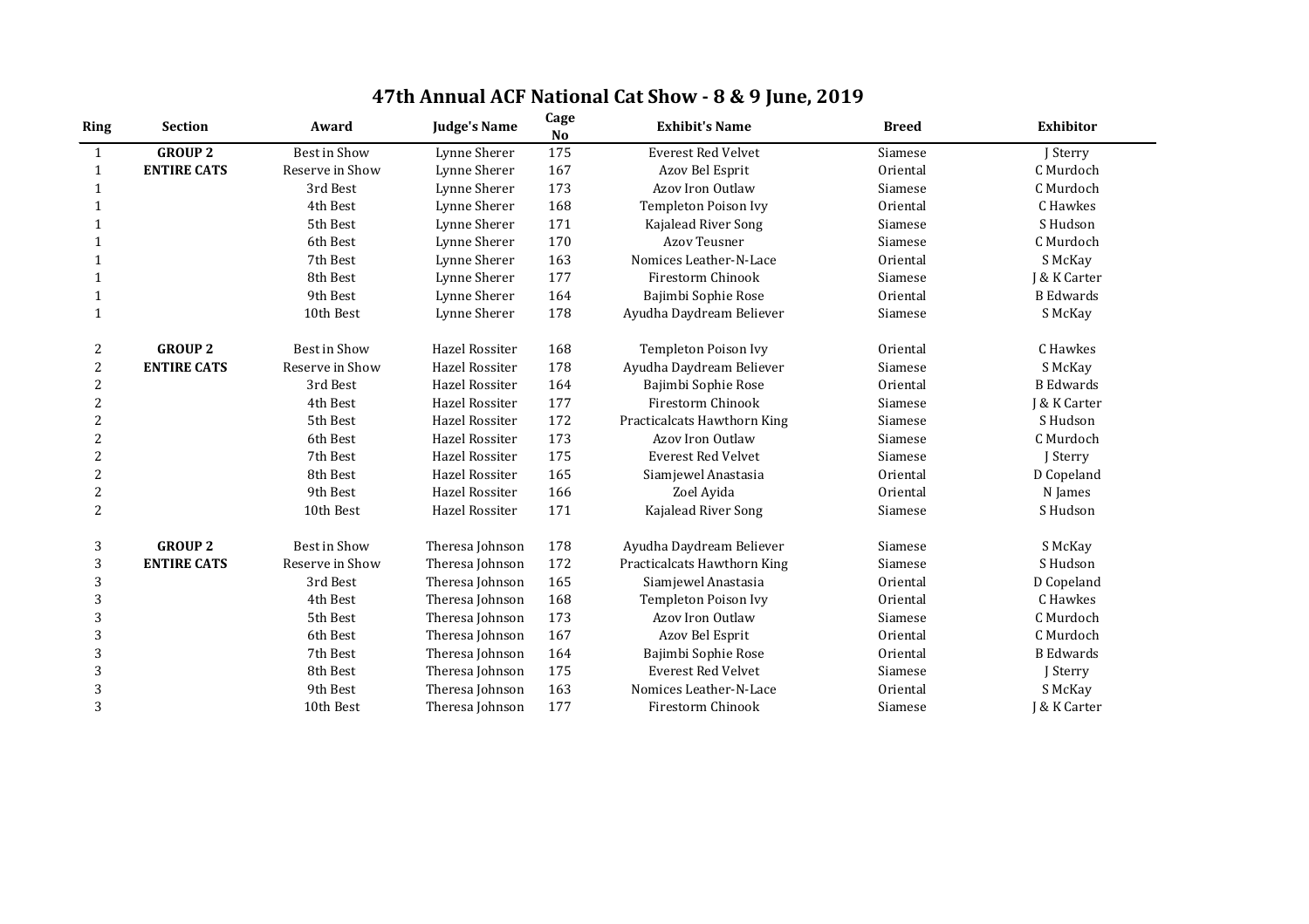| <b>Ring</b>    | <b>Section</b>     | Award               | <b>Judge's Name</b> | Cage<br><b>No</b> | <b>Exhibit's Name</b>       | <b>Breed</b> | <b>Exhibitor</b> |
|----------------|--------------------|---------------------|---------------------|-------------------|-----------------------------|--------------|------------------|
| $\overline{4}$ | <b>GROUP 2</b>     | <b>Best in Show</b> | Peta Sperduty       | 166               | Zoel Ayida                  | Oriental     | N James          |
| 4              | <b>ENTIRE CATS</b> | Reserve in Show     | Peta Sperduty       | 172               | Practicalcats Hawthorn King | Siamese      | S Hudson         |
| 4              |                    | 3rd Best            | Peta Sperduty       | 177               | Firestorm Chinook           | Siamese      | J & K Carter     |
| 4              |                    | 4th Best            | Peta Sperduty       | 173               | Azov Iron Outlaw            | Siamese      | C Murdoch        |
| 4              |                    | 5th Best            | Peta Sperduty       | 178               | Ayudha Daydream Believer    | Siamese      | S McKay          |
|                |                    | 6th Best            | Peta Sperduty       | 163               | Nomices Leather-N-Lace      | Oriental     | S McKay          |
| 4              |                    | 7th Best            | Peta Sperduty       | 167               | Azov Bel Esprit             | Oriental     | C Murdoch        |
| 4              |                    | 8th Best            | Peta Sperduty       | 175               | <b>Everest Red Velvet</b>   | Siamese      | J Sterry         |
| 4              |                    | 9th Best            | Peta Sperduty       | 168               | <b>Templeton Poison Ivy</b> | Oriental     | C Hawkes         |
| $\overline{4}$ |                    | 10th Best           | Peta Sperduty       | 164               | Bajimbi Sophie Rose         | Oriental     | <b>B</b> Edwards |
| 5              | <b>GROUP 2</b>     | <b>Best in Show</b> | Jo Millar           | 163               | Nomices Leather-N-Lace      | Oriental     | S McKay          |
| 5              | <b>ENTIRE CATS</b> | Reserve in Show     | <b>Jo Millar</b>    | 175               | <b>Everest Red Velvet</b>   | Siamese      | J Sterry         |
| 5              |                    | 3rd Best            | Jo Millar           | 178               | Ayudha Daydream Believer    | Siamese      | S McKay          |
| 5              |                    | 4th Best            | <b>Jo Millar</b>    | 166               | Zoel Ayida                  | Oriental     | N James          |
| 5              |                    | 5th Best            | Jo Millar           | 172               | Practicalcats Hawthorn King | Siamese      | S Hudson         |
| 5              |                    | 6th Best            | <b>Jo Millar</b>    | 168               | <b>Templeton Poison Ivy</b> | Oriental     | C Hawkes         |
| 5              |                    | 7th Best            | Jo Millar           | 167               | Azov Bel Esprit             | Oriental     | C Murdoch        |
| 5              |                    | 8th Best            | Jo Millar           | 177               | <b>Firestorm Chinook</b>    | Siamese      | J & K Carter     |
| 5              |                    | 9th Best            | Jo Millar           | 173               | <b>Azov Iron Outlaw</b>     | Siamese      | C Murdoch        |
| 5              |                    | 10th Best           | Jo Millar           | 171               | Kajalead River Song         | Siamese      | S Hudson         |
| 6              | <b>GROUP 2</b>     | <b>Best in Show</b> | Anne Harvey         | 167               | Azov Bel Esprit             | Oriental     | C Murdoch        |
| 6              | <b>ENTIRE CATS</b> | Reserve in Show     | Anne Harvey         | 178               | Ayudha Daydream Believer    | Siamese      | S McKay          |
| 6              |                    | 3rd Best            | Anne Harvey         | 175               | <b>Everest Red Velvet</b>   | Siamese      | J Sterry         |
| 6              |                    | 4th Best            | Anne Harvey         | 177               | Firestorm Chinook           | Siamese      | J & K Carter     |
| 6              |                    | 5th Best            | Anne Harvey         | 165               | Siamjewel Anastasia         | Oriental     | D Copeland       |
| 6              |                    | 6th Best            | Anne Harvey         | 163               | Nomices Leather-N-Lace      | Oriental     | S McKay          |
| $\mathsf{h}$   |                    | 7th Best            | Anne Harvey         | 168               | <b>Templeton Poison Ivy</b> | Oriental     | C Hawkes         |
| 6              |                    | 8th Best            | <b>Anne Harvey</b>  | 172               | Practicalcats Hawthorn King | Siamese      | S Hudson         |
| 6              |                    | 9th Best            | Anne Harvey         | 164               | Bajimbi Sophie Rose         | Oriental     | <b>B</b> Edwards |
| 6              |                    | 10th Best           | Anne Harvey         | 170               | <b>Azov Teusner</b>         | Siamese      | C Murdoch        |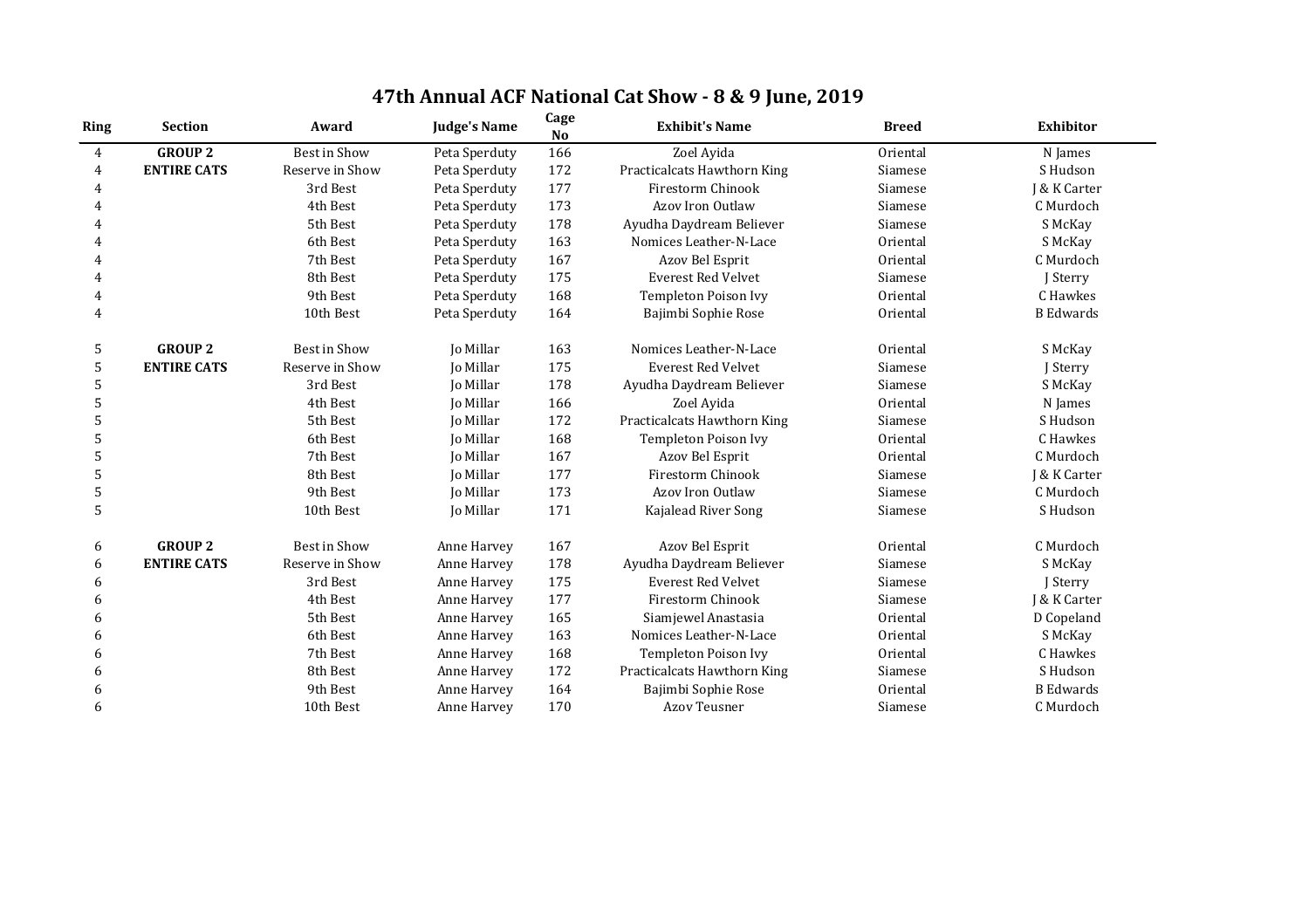| Ring           | <b>Section</b>      | Award               | <b>Judge's Name</b>   | Cage<br><b>No</b> | <b>Exhibit's Name</b>          | <b>Breed</b>      | <b>Exhibitor</b>       |
|----------------|---------------------|---------------------|-----------------------|-------------------|--------------------------------|-------------------|------------------------|
|                | <b>GROUP 2</b>      | Best in Show        | Lynne Sherer          | 184               | Kalinya GJ Quinlan             | Siamese           | <b>B &amp; T Hurry</b> |
|                | <b>DESEXED CATS</b> | Reserve in Show     | Lynne Sherer          | 179               | Bajimbi Denny Long Legs        | Oriental          | <b>K</b> Burns         |
|                |                     | 3rd Best            | Lynne Sherer          | 182               | <b>Templeton The Rockstar</b>  | Oriental Longhair | <b>J</b> Bowers        |
|                |                     | 4th Best            | Lynne Sherer          | 185               | Kalinya Om Jemma               | Siamese           | <b>B &amp; T Hurry</b> |
|                |                     | 5th Best            | Lynne Sherer          | 181               | <b>Templeton Barclay Blues</b> | Oriental          | C Hawkes               |
|                |                     | 6th Best            | Lynne Sherer          | 183               | Murmurellius Elisey            | Peterbald         | H Sugar                |
|                |                     | 7th Best            | Lynne Sherer          | 186               | Kalinya YM Giselle             | Siamese           | <b>B &amp; T Hurry</b> |
|                |                     | 8th Best            | Lynne Sherer          | 189               | Xarifa Tasanee                 | Siamese           | P Sperduty             |
| 2              | <b>GROUP 2</b>      | <b>Best in Show</b> | <b>Hazel Rossiter</b> | 183               | Murmurellius Elisey            | Peterbald         | H Sugar                |
| $\overline{2}$ | <b>DESEXED CATS</b> | Reserve in Show     | <b>Hazel Rossiter</b> | 179               | Bajimbi Denny Long Legs        | Oriental          | <b>K</b> Burns         |
| $\overline{2}$ |                     | 3rd Best            | <b>Hazel Rossiter</b> | 181               | <b>Templeton Barclay Blues</b> | Oriental          | C Hawkes               |
| 2              |                     | 4th Best            | <b>Hazel Rossiter</b> | 182               | <b>Templeton The Rockstar</b>  | Oriental Longhair | J Bowers               |
| 2              |                     | 5th Best            | <b>Hazel Rossiter</b> | 189               | Xarifa Tasanee                 | Siamese           | P Sperduty             |
| $\overline{2}$ |                     | 6th Best            | <b>Hazel Rossiter</b> | 185               | Kalinya Om Jemma               | Siamese           | <b>B &amp; T Hurry</b> |
| $\overline{2}$ |                     | 7th Best            | <b>Hazel Rossiter</b> | 184               | Kalinya GJ Quinlan             | Siamese           | <b>B &amp; T Hurry</b> |
| $\overline{2}$ |                     | 8th Best            | <b>Hazel Rossiter</b> | 186               | Kalinya YM Giselle             | Siamese           | <b>B &amp; T Hurry</b> |
| 3              | <b>GROUP 2</b>      | Best in Show        | Shara McKay           | 179               | Bajimbi Denny Long Legs        | Oriental          | <b>K</b> Burns         |
| 3              | <b>DESEXED CATS</b> | Reserve in Show     | Shara McKay           | 182               | <b>Templeton The Rockstar</b>  | Oriental Longhair | J Bowers               |
| 3              |                     | 3rd Best            | Shara McKay           | 183               | Murmurellius Elisey            | Peterbald         | H Sugar                |
| 3              |                     | 4th Best            | Shara McKay           | 181               | <b>Templeton Barclay Blues</b> | Oriental          | C Hawkes               |
| 3              |                     | 5th Best            | Shara McKay           | 189               | Xarifa Tasanee                 | Siamese           | P Sperduty             |
| 3              |                     | 6th Best            | Shara McKay           | 184               | Kalinya GJ Quinlan             | Siamese           | <b>B &amp; T Hurry</b> |
| 3              |                     | 7th Best            | Shara McKay           | 185               | Kalinya Om Jemma               | Siamese           | <b>B &amp; T Hurry</b> |
| 3              |                     | 8th Best            | Shara McKay           | 186               | Kalinya YM Giselle             | Siamese           | <b>B &amp; T Hurry</b> |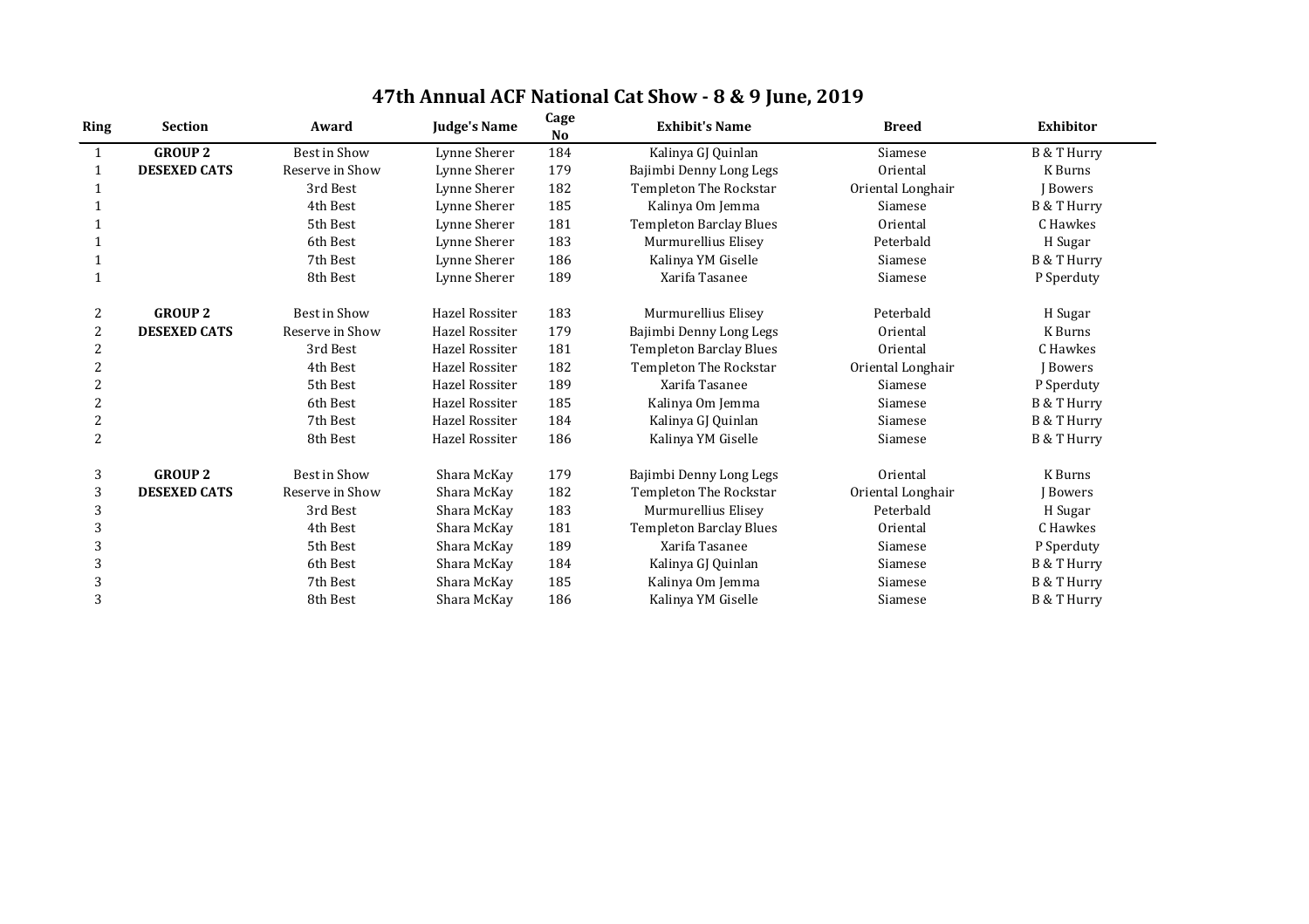| Ring           | <b>Section</b>      | Award               | <b>Judge's Name</b> | Cage<br>N <sub>o</sub> | <b>Exhibit's Name</b>          | <b>Breed</b>      | Exhibitor              |
|----------------|---------------------|---------------------|---------------------|------------------------|--------------------------------|-------------------|------------------------|
| $\overline{4}$ | <b>GROUP 2</b>      | <b>Best in Show</b> | Liz Andresen        | 183                    | Murmurellius Elisey            | Peterbald         | H Sugar                |
| 4              | <b>DESEXED CATS</b> | Reserve in Show     | Liz Andresen        | 179                    | Bajimbi Denny Long Legs        | Oriental          | K Burns                |
|                |                     | 3rd Best            | Liz Andresen        | 185                    | Kalinya Om Jemma               | Siamese           | B & T Hurry            |
|                |                     | 4th Best            | Liz Andresen        | 184                    | Kalinya GJ Quinlan             | Siamese           | <b>B &amp; T Hurry</b> |
|                |                     | 5th Best            | Liz Andresen        | 182                    | <b>Templeton The Rockstar</b>  | Oriental Longhair | Bowers                 |
|                |                     | 6th Best            | Liz Andresen        | 186                    | Kalinya YM Giselle             | Siamese           | <b>B &amp; T Hurry</b> |
|                |                     | 7th Best            | Liz Andresen        | 181                    | <b>Templeton Barclay Blues</b> | Oriental          | C Hawkes               |
|                |                     | 8th Best            | Liz Andresen        | 189                    | Xarifa Tasanee                 | Siamese           | P Sperduty             |
| 5              | <b>GROUP 2</b>      | Best in Show        | Jo Millar           | 183                    | Murmurellius Elisey            | Peterbald         | H Sugar                |
| 5              | <b>DESEXED CATS</b> | Reserve in Show     | Jo Millar           | 179                    | Bajimbi Denny Long Legs        | Oriental          | K Burns                |
| 5              |                     | 3rd Best            | Jo Millar           | 186                    | Kalinya YM Giselle             | Siamese           | <b>B &amp; T Hurry</b> |
|                |                     | 4th Best            | <b>Jo Millar</b>    | 181                    | <b>Templeton Barclay Blues</b> | Oriental          | C Hawkes               |
| 5              |                     | 5th Best            | <b>Jo Millar</b>    | 185                    | Kalinya Om Jemma               | Siamese           | <b>B &amp; T Hurry</b> |
| 5              |                     | 6th Best            | Jo Millar           | 184                    | Kalinya GJ Quinlan             | Siamese           | <b>B &amp; T Hurry</b> |
| 5              |                     | 7th Best            | Jo Millar           | 189                    | Xarifa Tasanee                 | Siamese           | P Sperduty             |
| 5              |                     | 8th Best            | <b>Jo Millar</b>    | N/A                    |                                |                   |                        |
| 6              | <b>GROUP 2</b>      | Best in Show        | Anne Harvey         | 179                    | Bajimbi Denny Long Legs        | Oriental          | K Burns                |
| 6              | <b>DESEXED CATS</b> | Reserve in Show     | Anne Harvey         | 183                    | Murmurellius Elisey            | Peterbald         | H Sugar                |
| 6              |                     | 3rd Best            | Anne Harvey         | 184                    | Kalinya GJ Quinlan             | Siamese           | B & T Hurry            |
| 6              |                     | 4th Best            | Anne Harvey         | 185                    | Kalinya Om Jemma               | Siamese           | <b>B &amp; T Hurry</b> |
| 6              |                     | 5th Best            | Anne Harvey         | 182                    | <b>Templeton The Rockstar</b>  | Oriental Longhair | Bowers                 |
| h              |                     | 6th Best            | Anne Harvey         | 181                    | <b>Templeton Barclay Blues</b> | Oriental          | C Hawkes               |
| 6              |                     | 7th Best            | Anne Harvey         | 186                    | Kalinya YM Giselle             | Siamese           | <b>B &amp; T Hurry</b> |
| 6              |                     | 8th Best            | Anne Harvey         | 189                    | Xarifa Tasanee                 | Siamese           | P Sperduty             |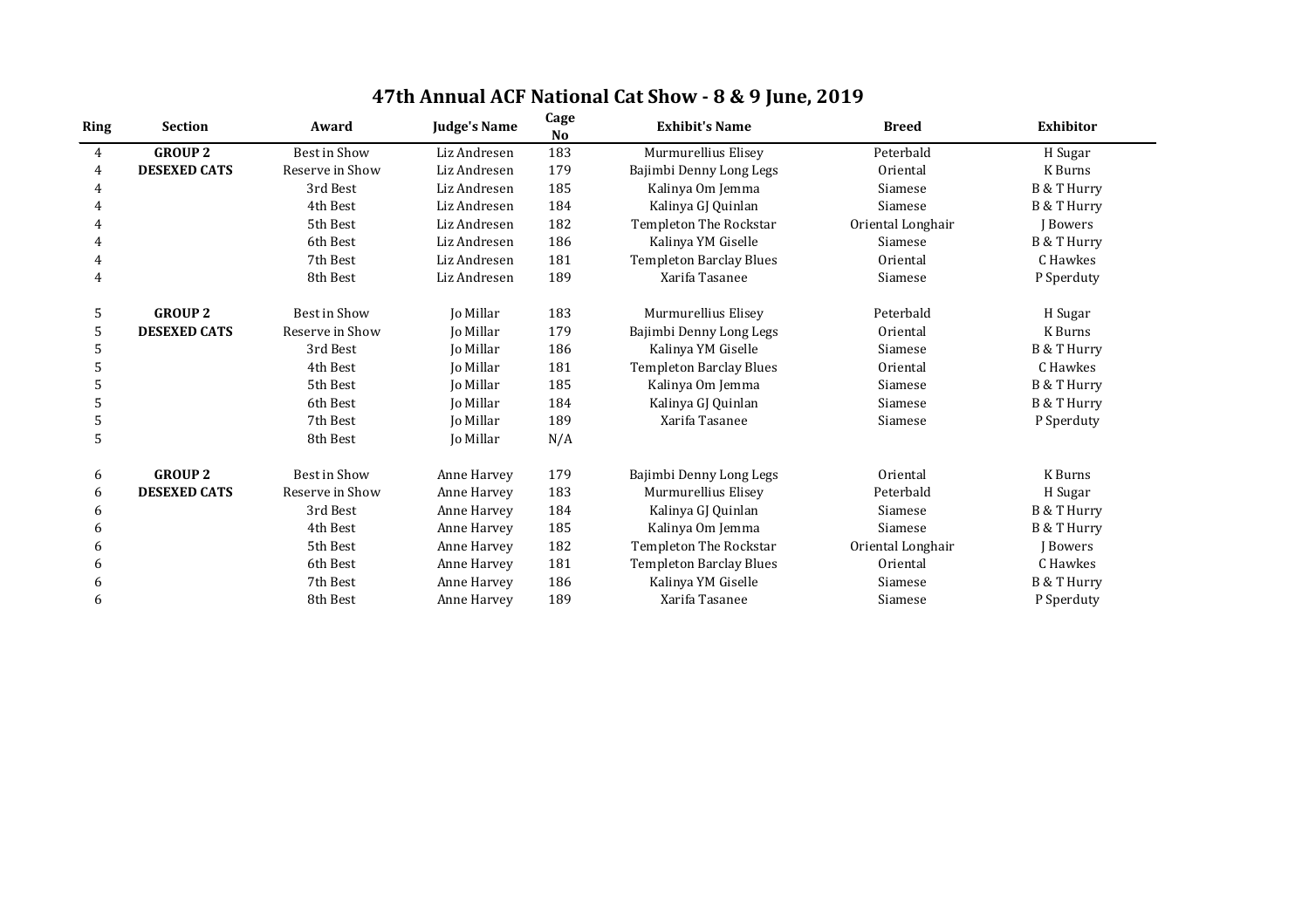| <b>Ring</b>    | <b>Section</b>         | Award               | <b>Judge's Name</b> | Cage<br><b>No</b> | <b>Exhibit's Name</b>         | <b>Breed</b>             | <b>Exhibitor</b>         |
|----------------|------------------------|---------------------|---------------------|-------------------|-------------------------------|--------------------------|--------------------------|
|                | <b>GROUP 3 KITTENS</b> | <b>Best in Show</b> | Massimo Picardello  | 206               | <b>Bibaringa Blue Steel</b>   | <b>British Shorthair</b> | C Body                   |
| $\mathbf{1}$   |                        | Reserve in Show     | Massimo Picardello  | 255               | Manis Make My Day             | Sphynx                   | S Henriksen & R McGregor |
| 1              |                        | 3rd Best            | Massimo Picardello  | 212               | Bibaringa Indigo Dreams       | <b>British Shorthair</b> | C Body                   |
|                |                        | 4th Best            | Massimo Picardello  | 232               | Cynosure Wolverine            | Lykoi                    | K Faggotter              |
|                |                        | 5th Best            | Massimo Picardello  | 241               | Salvador Angel's Gift         | Scottish Fold Longhair   | J Coles & J Dennington   |
|                |                        | 6th Best            | Massimo Picardello  | 228               | Rebuss Matta Of Fact          | Cymric                   | R Kuss                   |
|                |                        | 7th Best            | Massimo Picardello  | 249               | Frascott Bumbley Bibi         | Selkirk Rex Longhair     | A Fraser & C Smith       |
|                |                        | 8th Best            | Massimo Picardello  | 251               | Manis Just Like Fire          | Sphynx                   | S Henriksen & R McGregor |
| 1              |                        | 9th Best            | Massimo Picardello  | 242               | Kiltkatz Miss Mackenna        | Scottish Shorthair       | N Spencer                |
| $\mathbf{1}$   |                        | 10th Best           | Massimo Picardello  | 257               | El'Sprite Gleam               | Toyger                   | T Lynch                  |
| 2              | <b>GROUP 3 KITTENS</b> | <b>Best in Show</b> | Anne Harvey         | 212               | Bibaringa Indigo Dreams       | <b>British Shorthair</b> | C Body                   |
| $\overline{2}$ |                        | Reserve in Show     | Anne Harvey         | 249               | <b>Frascott Bumbley Bibi</b>  | Selkirk Rex Longhair     | A Fraser & C Smith       |
| $\overline{2}$ |                        | 9th Best            | Anne Harvey         | 219               | <b>Firefly Himinx</b>         | <b>Burmese</b>           | N Kilner                 |
| $\overline{2}$ |                        | 5th Best            | Anne Harvey         | 224               | <b>Bahati When Doves Cry</b>  | Burmilla                 | C Dyett                  |
| $\overline{2}$ |                        | 4th Best            | Anne Harvey         | 225               | <b>Wishupon Starry Night</b>  | <b>Cornish Rex</b>       | C Vamvakaris             |
| $\overline{2}$ |                        | 8th Best            | Anne Harvey         | 234               | Bahati Black Caviar           | Mandalay                 | C Dyett                  |
| 2              |                        | 10th Best           | Anne Harvey         | 239               | Azureblue Lady Saviner        | Russian                  | J Gowen                  |
| $\overline{2}$ |                        | 3rd Best            | Anne Harvey         | 240               | Kiltkatz Miss Maesie          | <b>Scottish Fold</b>     | N Spencer                |
| $\overline{2}$ |                        | 6th Best            | Anne Harvey         | 242               | Kiltkatz Miss Mackenna        | Scottish Shorthair       | N Spencer                |
| $\overline{2}$ |                        | 7th Best            | Anne Harvey         | 246               | Frascott Fawn Boy             | Selkirk Rex              | A Fraser & C Smith       |
| 3              | <b>GROUP 3 KITTENS</b> | <b>Best in Show</b> | Shara McKay         | 224               | <b>Bahati When Doves Cry</b>  | Burmilla                 | C Dyett                  |
| 3              |                        | Reserve in Show     | Shara McKay         | 239               | Azureblue Lady Saviner        | Russian                  | J Gowen                  |
| 3              |                        | 3rd Best            | Shara McKay         | 228               | Rebuss Matta Of Fact          | Cymric                   | R Kuss                   |
| 3              |                        | 4th Best            | Shara McKay         | 232               | Cynosure Wolverine            | Lykoi                    | K Faggotter              |
| 3              |                        | 5th Best            | Shara McKay         | 256               | El'Sprite Big Bidoo           | Tonkinese                | T Lynch                  |
| 3              |                        | 6th Best            | Shara McKay         | 255               | Manis Make My Day             | Sphynx                   | S Henriksen & R McGregor |
| $\overline{3}$ |                        | 7th Best            | Shara McKay         | 218               | Bajimbi Crème Sensation       | <b>Burmese</b>           | <b>B</b> Edwards         |
| 3              |                        | 8th Best            | Shara McKay         | 240               | Kiltkatz Miss Maesie          | <b>Scottish Fold</b>     | N Spencer                |
| 3              |                        | 9th Best            | Shara McKay         | 195               | <b>Eyecandy Razzle Dazzle</b> | American Shorthair       | P Bunter                 |
| 3              |                        | 10th Best           | Shara McKay         | 234               | Bahati Black Caviar           | Mandalay                 | C Dyett                  |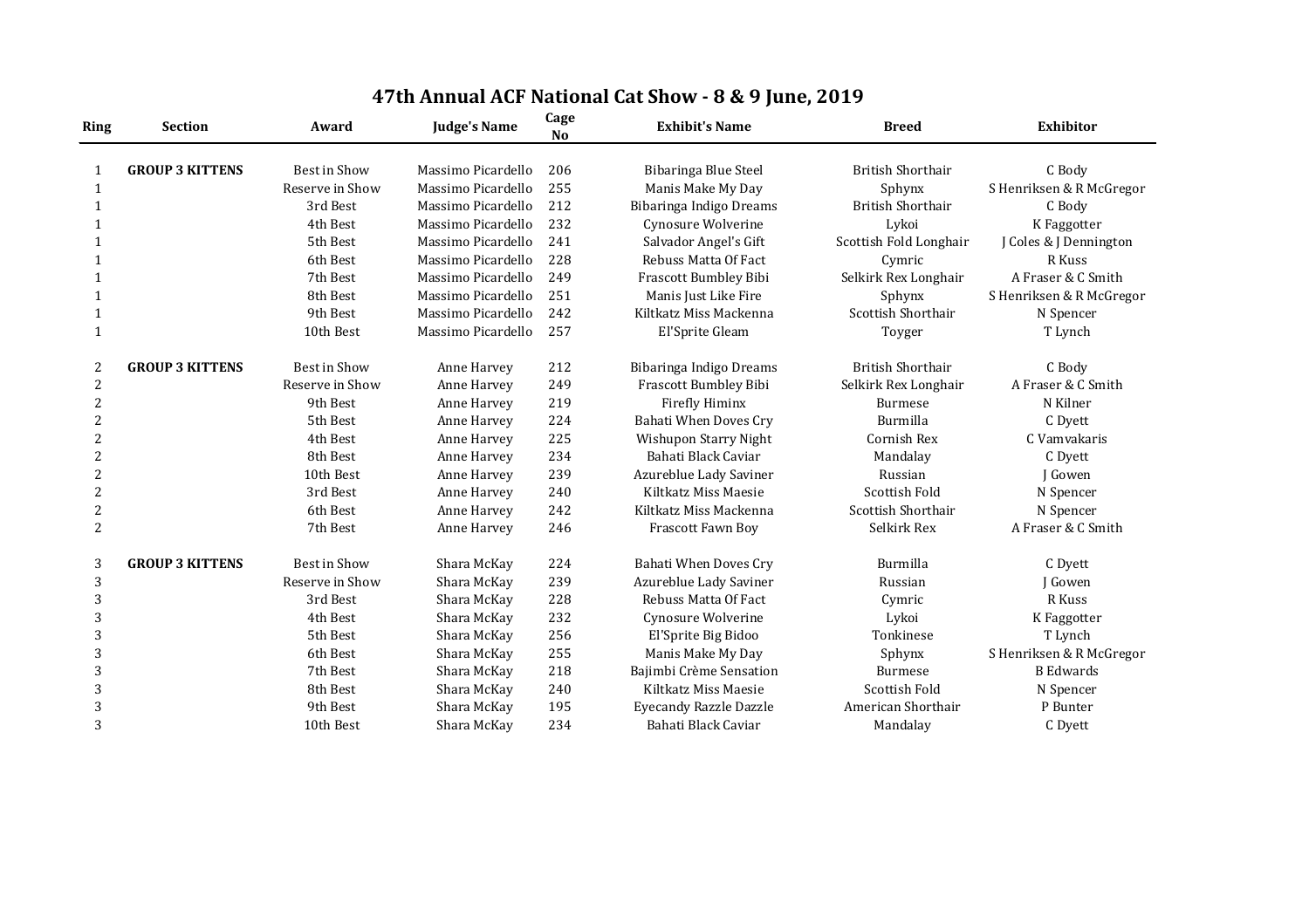| 47th Annual ACF National Cat Show - 8 & 9 June, 2019 |  |
|------------------------------------------------------|--|
|------------------------------------------------------|--|

| <b>Ring</b>    | <b>Section</b>         | Award               | <b>Judge's Name</b> | Cage<br><b>No</b> | <b>Exhibit's Name</b>               | <b>Breed</b>             | <b>Exhibitor</b>         |
|----------------|------------------------|---------------------|---------------------|-------------------|-------------------------------------|--------------------------|--------------------------|
| 4              | <b>GROUP 3 KITTENS</b> | Best in Show        | Liz Andresen        | 228               | <b>Rebuss Matta Of Fact</b>         | Cymric                   | R Kuss                   |
| 4              |                        | Reserve in Show     | Liz Andresen        | 241               | Salvador Angel's Gift               | Scottish Fold Longhair   | J Coles & J Dennington   |
| 4              |                        | 3rd Best            | Liz Andresen        | 240               | Kiltkatz Miss Maesie                | <b>Scottish Fold</b>     | N Spencer                |
|                |                        | 4th Best            | Liz Andresen        | 195               | <b>Eyecandy Razzle Dazzle</b>       | American Shorthair       | P Bunter                 |
|                |                        | 5th Best            | Liz Andresen        | 212               | Bibaringa Indigo Dreams             | <b>British Shorthair</b> | C Body                   |
|                |                        | 6th Best            | Liz Andresen        | 225               | Wishupon Starry Night               | Cornish Rex              | C Vamvakaris             |
| 4              |                        | 7th Best            | Liz Andresen        | 221               | <b>Heartcatz Painted Storm</b>      | <b>Burmese</b>           | C Dyett                  |
| $\overline{4}$ |                        | 8th Best            | Liz Andresen        | 206               | Bibaringa Blue Steel                | <b>British Shorthair</b> | C Body                   |
| 4              |                        | 9th Best            | Liz Andresen        | 255               | Manis Make My Day                   | Sphynx                   | S Henriksen & R McGregor |
| 4              |                        | 10th Best           | Liz Andresen        | 237               | Archangeli Bethor                   | Russian                  | N Rushforth              |
| 5              | <b>GROUP 3 KITTENS</b> | <b>Best in Show</b> | Daniel Germishuys   | 218               | Bajimbi Crème Sensation             | <b>Burmese</b>           | <b>B</b> Edwards         |
| 5              |                        | Reserve in Show     | Daniel Germishuys   | 232               | Cynosure Wolverine                  | Lykoi                    | K Faggotter              |
| 5              |                        | 3rd Best            | Daniel Germishuys   | 234               | Bahati Black Caviar                 | Mandalay                 | C Dyett                  |
| 5              |                        | 4th Best            | Daniel Germishuys   | 210               | Charris Avalanche                   | <b>British Shorthair</b> | E Fuller                 |
| 5              |                        | 5th Best            | Daniel Germishuys   | 255               | Manis Make My Day                   | Sphynx                   | S Henriksen & R McGregor |
| 5              |                        | 6th Best            | Daniel Germishuys   | 191               | <b>Frascott Gambling Man</b>        | American Shorthair       | A Fraser & C Smith       |
| 5              |                        | 7th Best            | Daniel Germishuys   | 239               | Azureblue Lady Saviner              | Russian                  | J Gowen                  |
| 5              |                        | 8th Best            | Daniel Germishuys   | 199               | Wildmountain Matilda                | Bengal                   | A & K Smith              |
| 5              |                        | 9th Best            | Daniel Germishuys   | 224               | <b>Bahati When Doves Cry</b>        | Burmilla                 | C Dyett                  |
| 5              |                        | 10th Best           | Daniel Germishuys   | 240               | Kiltkatz Miss Maesie                | Scottish Fold            | N Spencer                |
| 6              | <b>GROUP 3 KITTENS</b> | <b>Best in Show</b> | Theresa Johnson     | 240               | Kiltkatz Miss Maesie                | <b>Scottish Fold</b>     | N Spencer                |
| 6              |                        | Reserve in Show     | Theresa Johnson     | 218               | Bajimbi Crème Sensation             | <b>Burmese</b>           | <b>B</b> Edwards         |
| 6              |                        | 3rd Best            | Theresa Johnson     | 234               | Bahati Black Caviar                 | Mandalay                 | C Dyett                  |
| 6              |                        | 4th Best            | Theresa Johnson     | 190               | <b>Eyecandy Stars &amp; Stripes</b> | American Shorthair       | L Adans                  |
| 6              |                        | 5th Best            | Theresa Johnson     | 206               | <b>Bibaringa Blue Steel</b>         | <b>British Shorthair</b> | C Body                   |
| 6              |                        | 6th Best            | Theresa Johnson     | 211               | Britern Balaise Caribbean Queen     | <b>British Shorthair</b> | E Fuller                 |
| 6              |                        | 7th Best            | Theresa Johnson     | 224               | <b>Bahati When Doves Cry</b>        | Burmilla                 | C Dyett                  |
| h              |                        | 8th Best            | Theresa Johnson     | 243               | Jengari Sterling Idea               | Selkirk Rex              | J Rewell                 |
|                |                        | 9th Best            | Theresa Johnson     | 196               | <b>Eyecandy Rockabilly</b>          | American Shorthair       | L Adams                  |
|                |                        | 10th Best           | Theresa Johnson     | 228               | <b>Rebuss Matta Of Fact</b>         | Cymric                   | R Kuss                   |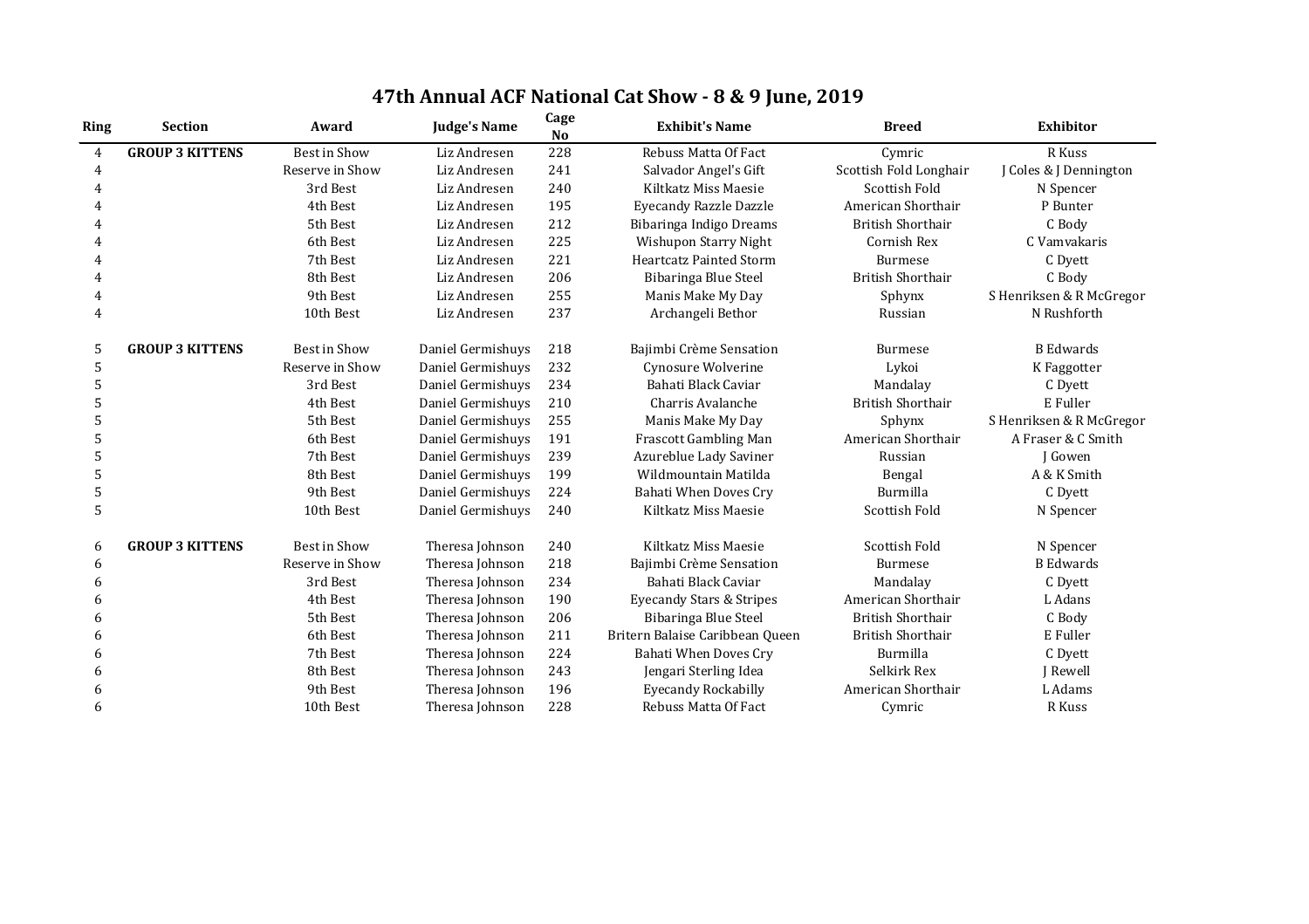| <b>Ring</b>    | <b>Section</b>     | Award               | <b>Judge's Name</b> | Cage<br><b>No</b> | <b>Exhibit's Name</b>             | <b>Breed</b>             | <b>Exhibitor</b>        |
|----------------|--------------------|---------------------|---------------------|-------------------|-----------------------------------|--------------------------|-------------------------|
| $\mathbf{1}$   | <b>GROUP 3</b>     | <b>Best in Show</b> | Jo Millar           | 271               | Kaloofa Last Hurrah               | <b>British Shorthair</b> | S Tonks                 |
| 1              | <b>ENTIRE CATS</b> | Reserve in Show     | <b>Jo Millar</b>    | 288               | Starkatz Truede                   | <b>Burmese</b>           | <b>B</b> Jones          |
|                |                    | 3rd Best            | Jo Millar           | 306               | Rebuss Inigo Barbera              | Selkirk Rex              | R Kuss                  |
|                |                    | 4th Best            | Jo Millar           | 291               | <b>Brindie Miss Serenity</b>      | <b>Cornish Rex</b>       | S Gordon & S McKeller   |
| 1              |                    | 5th Best            | <b>Jo Millar</b>    | 259               | <b>Bonnybrooke Gunsnroses</b>     | American Shorthair       | P Scrivener             |
|                |                    | 6th Best            | Jo Millar           | 303               | Kimara Metallica Blu Kaschmia     | Russian                  | C Grimes                |
|                |                    | 7th Best            | <b>Jo Millar</b>    | 316               | Sphynxwillow Pandora              | Sphynx                   | J Stevens               |
|                |                    | 8th Best            | <b>Jo Millar</b>    | 262               | Iceni Wolverine                   | Bengal                   | L Dowd                  |
|                |                    | 9th Best            | Jo Millar           | 272               | Ambritt Let The Good Times Roll   | <b>British Shorthair</b> | C & N Tricarico         |
|                |                    | 10th Best           | Jo Millar           | 298               | Bahati Hidden Treasure            | Mandalay                 | C Dyett                 |
| 2              | <b>GROUP 3</b>     | <b>Best in Show</b> | Daniel Germishuys   | 287               | Jovelles Simply Irresistable      | Burmese                  | C Davis & C & T Merritt |
| 2              | <b>ENTIRE CATS</b> | Reserve in Show     | Daniel Germishuys   | 298               | Bahati Hidden Treasure            | Mandalay                 | C Dyett                 |
|                |                    | 3rd Best            | Daniel Germishuys   | 271               | Kaloofa Last Hurrah               | <b>British Shorthair</b> | S Tonks                 |
|                |                    | 4th Best            | Daniel Germishuys   | 260               | Richson American Ambassador To Oz | American Shorthair       | J Coles                 |
| 2              |                    | 5th Best            | Daniel Germishuys   | 312               | Skinnydippin Zoro                 | Sphynx                   | K Faggotter             |
| $\overline{2}$ |                    | 6th Best            | Daniel Germishuys   | 306               | Rebuss Inigo Barbera              | Selkirk Rex              | R Kuss                  |
| 2              |                    | 7th Best            | Daniel Germishuys   | 262               | Iceni Wolverine                   | Bengal                   | L Dowd                  |
|                |                    | 8th Best            | Daniel Germishuys   | 297               | Mangala Black Pan                 | Lykoi                    | F Stokes                |
| 2              |                    | 9th Best            | Daniel Germishuys   | 301               | Djindi Ki Mara Blu Akangkeme      | Russian                  | C Grimes                |
| $\overline{2}$ |                    | 10th Best           | Daniel Germishuys   | 294               | Crinklewood Honey Bear            | Devon Rex                | J Romeo                 |
| 3              | <b>GROUP 3</b>     | <b>Best in Show</b> | Peta Sperduty       | 298               | Bahati Hidden Treasure            | Mandalay                 | C Dyett                 |
| 3              | <b>ENTIRE CATS</b> | Reserve in Show     | Peta Sperduty       | 306               | Rebuss Inigo Barbera              | Selkirk Rex              | R Kuss                  |
| 3              |                    | 3rd Best            | Peta Sperduty       | 260               | Richson American Ambassador To Oz | American Shorthair       | J Coles                 |
| 3              |                    | 4th Best            | Peta Sperduty       | 287               | Jovelles Simply Irresistable      | <b>Burmese</b>           | C Davis & C & T Merritt |
| 3              |                    | 5th Best            | Peta Sperduty       | 285               | Adorememore Henry Ford            | <b>British Shorthair</b> | C Smith & S Tonks       |
| 3              |                    | 6th Best            | Peta Sperduty       | 315               | Sempre Lady Popcorn               | Sphynx                   | H Scholte               |
| 3              |                    | 7th Best            | Peta Sperduty       | 272               | Ambritt Let The Good Times Roll   | <b>British Shorthair</b> | C & N Tricarico         |
| 3              |                    | 8th Best            | Peta Sperduty       | 263               | Aziz Hyjinks Of Nature            | Bengal                   | C King                  |
| 3              |                    | 9th Best            | Peta Sperduty       | 309               | Frascott Panda Punch              | Selkirk Rex              | A Fraser & C Smith      |
| 3              |                    | 10th Best           | Peta Sperduty       | 294               | Crinklewood Honey Bear            | Devon Rex                | J Romeo                 |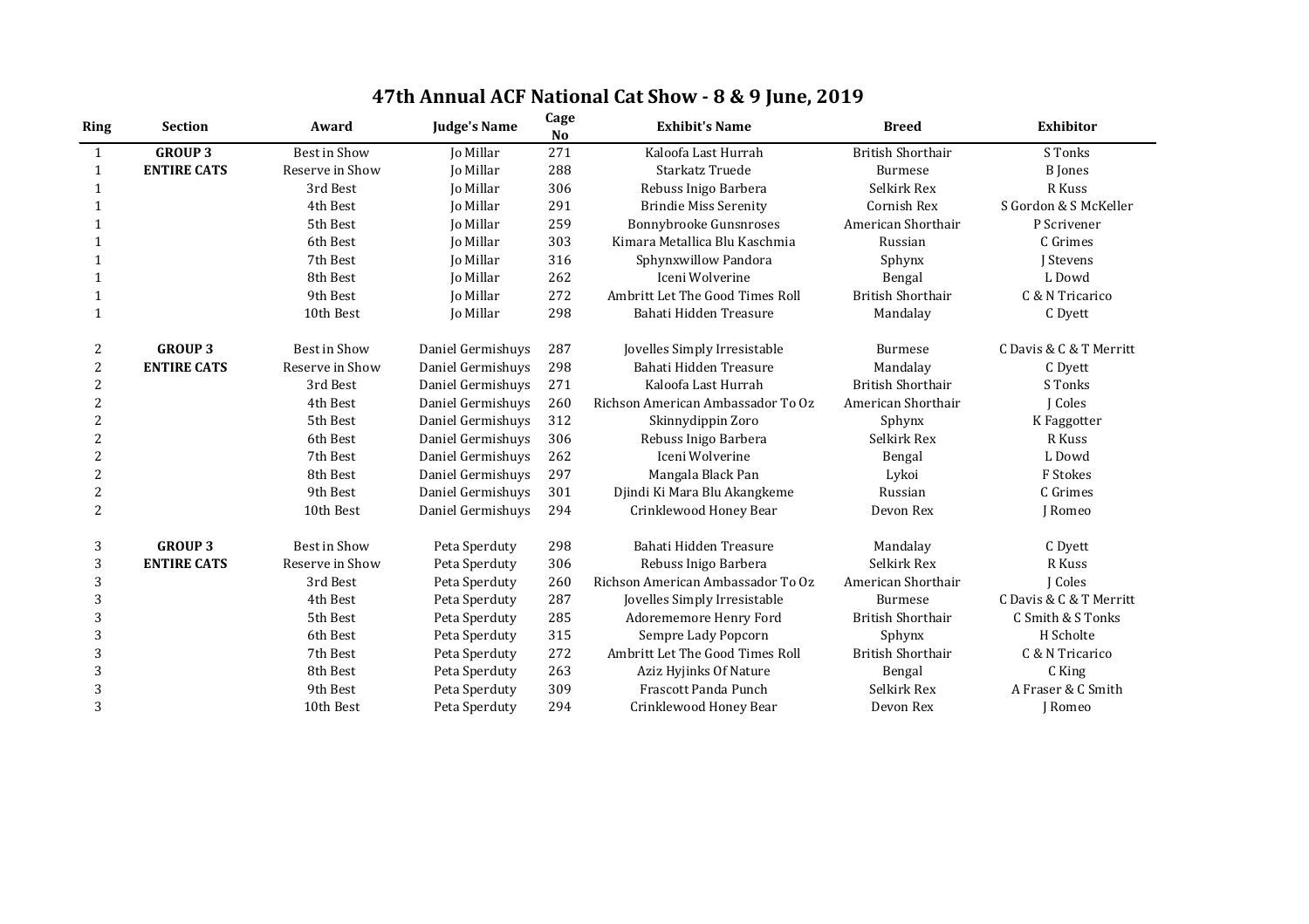| <b>Ring</b>    | <b>Section</b>     | Award               | <b>Judge's Name</b> | Cage<br>N <sub>o</sub> | <b>Exhibit's Name</b>             | <b>Breed</b>             | <b>Exhibitor</b>         |
|----------------|--------------------|---------------------|---------------------|------------------------|-----------------------------------|--------------------------|--------------------------|
| $\overline{4}$ | <b>GROUP 3</b>     | <b>Best in Show</b> | Sue Barr            | 271                    | Kaloofa Last Hurrah               | <b>British Shorthair</b> | S Tonks                  |
| 4              | <b>ENTIRE CATS</b> | Reserve in Show     | Sue Barr            | 265                    | <b>Resolute Sweet Mischief</b>    | Bengal                   | A Foster & J Jones       |
| 4              |                    | 3rd Best            | Sue Barr            | 287                    | Jovelles Simply Irresistable      | <b>Burmese</b>           | C Davis & C & T Merritt  |
| 4              |                    | 4th Best            | Sue Barr            | 291                    | <b>Brindie Miss Serenity</b>      | Cornish Rex              | S Gordon & S McKeller    |
| 4              |                    | 5th Best            | Sue Barr            | 317                    | El'Sprite Deadpool                | Toyger                   | T Lynch                  |
| 4              |                    | 6th Best            | Sue Barr            | 306                    | Rebuss Inigo Barbera              | Selkirk Rex              | R Kuss                   |
| 4              |                    | 7th Best            | Sue Barr            | 298                    | Bahati Hidden Treasure            | Mandalay                 | C Dyett                  |
| 4              |                    | 8th Best            | Sue Barr            | 302                    | Samnicki Czar Ekaterina           | Russian                  | A Elphick                |
| 4              |                    | 9th Best            | Sue Barr            | 259                    | <b>Bonnybrooke Gunsnroses</b>     | American Shorthair       | P Scrivener              |
| 4              |                    | 10th Best           | Sue Barr            | 296                    | Doklao Blu Dixie Belle            | J Escoriza & E Krynda    | Korat                    |
| 5              | <b>GROUP 3</b>     | <b>Best in Show</b> | Massimo Picardello  | 279                    | Carinya Buddy's Bush Baby         | <b>British Shorthair</b> | C & T Merritt            |
| 5              | <b>ENTIRE CATS</b> | Reserve in Show     | Massimo Picardello  | 314                    | Manis My Milkshake                | Sphynx                   | S Henriksen & R McGregor |
| 5              |                    | 3rd Best            | Massimo Picardello  | 281                    | Barcoo Ariama                     | <b>British Shorthair</b> | R Gunczy                 |
| 5              |                    | 4th Best            | Massimo Picardello  | 294                    | Crinklewood Honey Bear            | Devon Rex                | J Romeo                  |
| 5              |                    | 5th Best            | Massimo Picardello  | 259                    | Bonnybrooke Gunsnroses            | American Shorthair       | P Scrivener              |
| 5              |                    | 6th Best            | Massimo Picardello  | 296                    | Doklao Blu Dixie Belle            | J Escoriza & E Krynda    | Korat                    |
| 5              |                    | 7th Best            | Massimo Picardello  | 297                    | Mangala Black Pan                 | Lykoi                    | F Stokes                 |
|                |                    | 8th Best            | Massimo Picardello  | 298                    | Bahati Hidden Treasure            | Mandalay                 | C Dyett                  |
| 5              |                    | 9th Best            | Massimo Picardello  | 263                    | Aziz Hyjinks Of Nature            | Bengal                   | C King                   |
| 5              |                    | 10th Best           | Massimo Picardello  | 287                    | Jovelles Simply Irresistable      | <b>Burmese</b>           | C Davis & C & T Merritt  |
| 6              | <b>GROUP 3</b>     | Best in Show        | Liz Andresen        | 306                    | Rebuss Inigo Barbera              | Selkirk Rex              | R Kuss                   |
| 6              | <b>ENTIRE CATS</b> | Reserve in Show     | Liz Andresen        | 287                    | Jovelles Simply Irresistable      | <b>Burmese</b>           | C Davis & C & T Merritt  |
| 6              |                    | 3rd Best            | Liz Andresen        | 314                    | Manis My Milkshake                | Sphynx                   | S Henriksen & R McGregor |
| 6              |                    | 4th Best            | Liz Andresen        | 298                    | Bahati Hidden Treasure            | Mandalay                 | C Dyett                  |
| 6              |                    | 5th Best            | Liz Andresen        | 284                    | Sawadas Divine Tilly              | <b>British Shorthair</b> | C Body                   |
| 6              |                    | 6th Best            | Liz Andresen        | 260                    | Richson American Ambassador To Oz | American Shorthair       | J Coles                  |
|                |                    | 7th Best            | Liz Andresen        | 263                    | Aziz Hyjinks Of Nature            | Bengal                   | C King                   |
| 6              |                    | 8th Best            | Liz Andresen        | 271                    | Kaloofa Last Hurrah               | <b>British Shorthair</b> | S Tonks                  |
| 6              |                    | 9th Best            | Liz Andresen        | 293                    | Rebuss Hope Rosaleen              | Cymric                   | R Kuss                   |
| 6              |                    | 10th Best           | Liz Andresen        | 302                    | Samnicki Czar Ekaterina           | Russian                  | A Elphick                |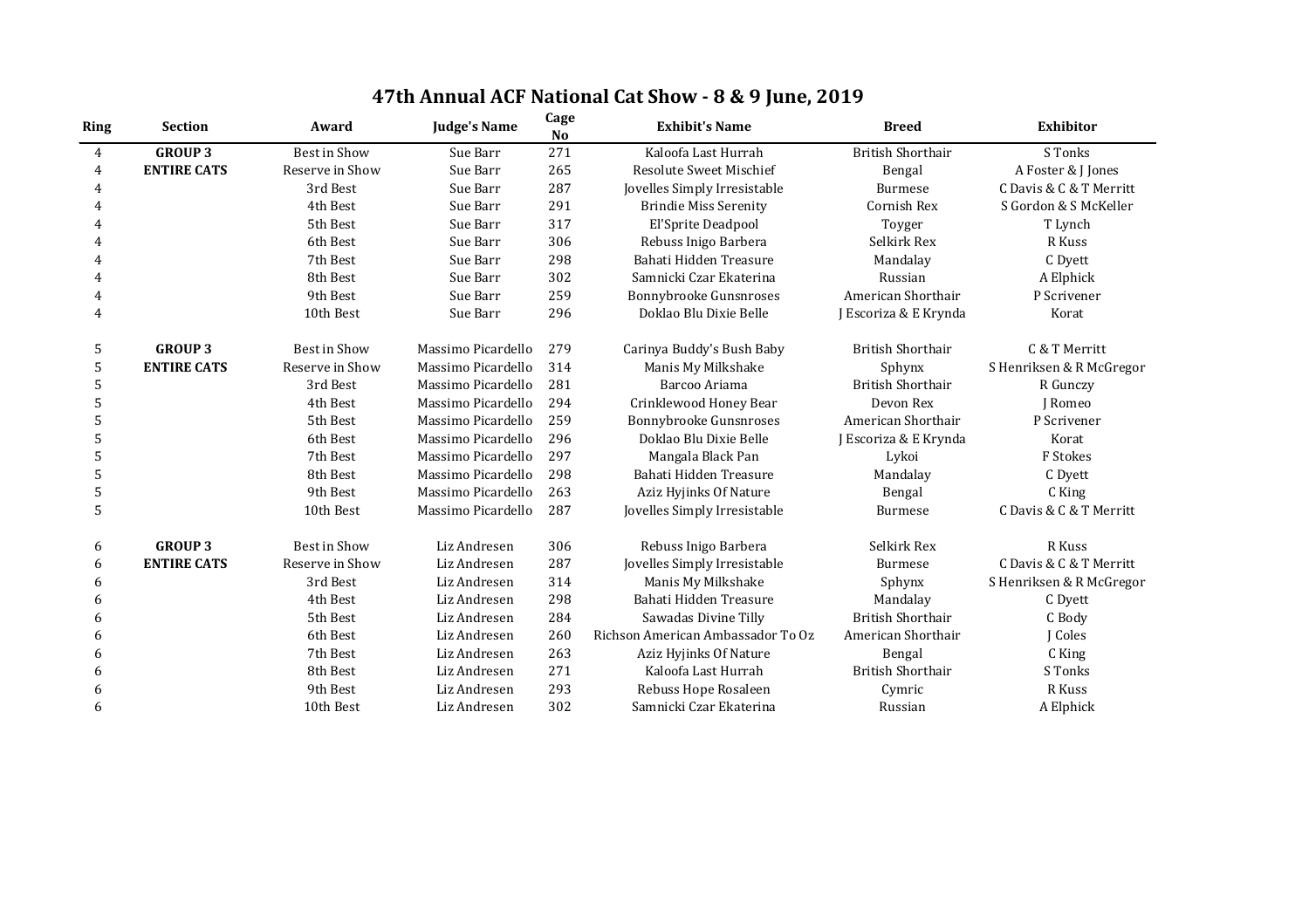| <b>Ring</b>    | <b>Section</b>      | Award               | <b>Judge's Name</b> | Cage<br>N <sub>o</sub> | <b>Exhibit's Name</b>           | <b>Breed</b>             | <b>Exhibitor</b>    |
|----------------|---------------------|---------------------|---------------------|------------------------|---------------------------------|--------------------------|---------------------|
| 1              | <b>GROUP 3</b>      | <b>Best in Show</b> | Massimo Picardello  | 329                    | Bevington Antigone Blue         | <b>British Shorthair</b> | C & N Tricarico     |
| $\mathbf{1}$   | <b>DESEXED CATS</b> | Reserve in Show     | Massimo Picardello  | 324                    | Kaloofa Causin Acommotion       | <b>British Shorthair</b> | J Shephard          |
|                |                     | 3rd Best            | Massimo Picardello  | 345                    | <b>Skiboots Boomerang</b>       | Snowshoe                 | S Oakley            |
|                |                     | 4th Best            | Massimo Picardello  | 318                    | Osiris(V) Oscar Wilde           | Abyssinian               | L Field             |
|                |                     | 5th Best            | Massimo Picardello  | 341                    | Rebuss Whiskey Lullaby          | Selkirk Rex              | A Ongley            |
|                |                     | 6th Best            | Massimo Picardello  | 352                    | Shiwa Sir Aladdin Sane          | Sphynx                   | J & L Jones         |
|                |                     | 7th Best            | Massimo Picardello  | 346                    | Shilabo Jupiter                 | Somali                   | S Brooks            |
|                |                     | 8th Best            | Massimo Picardello  | 332                    | Kakutzi Jazz D'Yanne            | Devon Rex                | J Romeo             |
|                |                     | 9th Best            | Massimo Picardello  | 348                    | Decha Countess Feliz            | Sphynx                   | D Myers             |
| 1              |                     | 10th Best           | Massimo Picardello  | 347                    | Nareira Whispering Jack         | Somali                   | S Hudson            |
| 2              | <b>GROUP 3</b>      | <b>Best in Show</b> | Daniel Germishuys   | 334                    | Kimara Blu Shimma Kinda Special | Russian                  | A & J Christison    |
| 2              | <b>DESEXED CATS</b> | Reserve in Show     | Daniel Germishuys   | 331                    | Kittykatz Calamity Jane         | <b>Burmese</b>           | L & N Savage        |
| 2              |                     | 3rd Best            | Daniel Germishuys   | 321                    | Narleekatz Roxy                 | Abyssinian               | K Goodrick          |
| $\overline{2}$ |                     | 4th Best            | Daniel Germishuys   | 328                    | Angahar Betty Windsor           | <b>British Shorthair</b> | L Parker            |
| $\overline{2}$ |                     | 5th Best            | Daniel Germishuys   | 322                    | <b>Eyecandy Calamity Jane</b>   | American Shorthair       | P Scrivener         |
| $\overline{2}$ |                     | 6th Best            | Daniel Germishuys   | 346                    | Shilabo Jupiter                 | Somali                   | S Brooks            |
| $\overline{2}$ |                     | 7th Best            | Daniel Germishuys   | 332                    | Kakutzi Jazz D'Yanne            | Devon Rex                | J Romeo             |
| $\overline{2}$ |                     | 8th Best            | Daniel Germishuys   | 340                    | Killara Shepherds Delight       | Selkirk Rex              | J Jordan & S Nelson |
| $\overline{2}$ |                     | 9th Best            | Daniel Germishuys   | 337                    | Kiltkatz The Red King           | <b>Scottish Fold</b>     | N Spencer           |
| $\overline{2}$ |                     | 10th Best           | Daniel Germishuys   | 319                    | Narleekatz Elusive Diamond      | Abyssinian               | K Goodrick          |
| 3              | <b>GROUP 3</b>      | Best in Show        | Fiona Cooper        | 326                    | Sawadas Playn The Game          | <b>British Shorthair</b> | J Shephard          |
| $\sqrt{3}$     | <b>DESEXED CATS</b> | Reserve in Show     | Fiona Cooper        | 321                    | Narleekatz Roxy                 | Abyssinian               | K Goodrick          |
| 3              |                     | 3rd Best            | Fiona Cooper        | 334                    | Kimara Blu Shimma Kinda Special | Russian                  | A & J Christison    |
| 3              |                     | 4th Best            | Fiona Cooper        | 324                    | Kaloofa Causin Acommotion       | <b>British Shorthair</b> | J Shephard          |
| 3              |                     | 5th Best            | Fiona Cooper        | 333                    | Bahati Blue Bayou               | Mandalay                 | K McKinnirey        |
| 3              |                     | 6th Best            | Fiona Cooper        | 341                    | Rebuss Whiskey Lullaby          | Selkirk Rex              | A Ongley            |
| 3              |                     | 7th Best            | Fiona Cooper        | 322                    | <b>Eyecandy Calamity Jane</b>   | American Shorthair       | P Scrivener         |
| 3              |                     | 8th Best            | Fiona Cooper        | 337                    | Kiltkatz The Red King           | Scottish Fold            | N Spencer           |
| 3              |                     | 9th Best            | Fiona Cooper        | 344                    | Rebuss Chillin Charlie          | Selkirk Rex Longhair     | C Olcorn            |
| 3              |                     | 10th Best           | Fiona Cooper        | 347                    | Nareira Whispering Jack         | Somali                   | S Hudson            |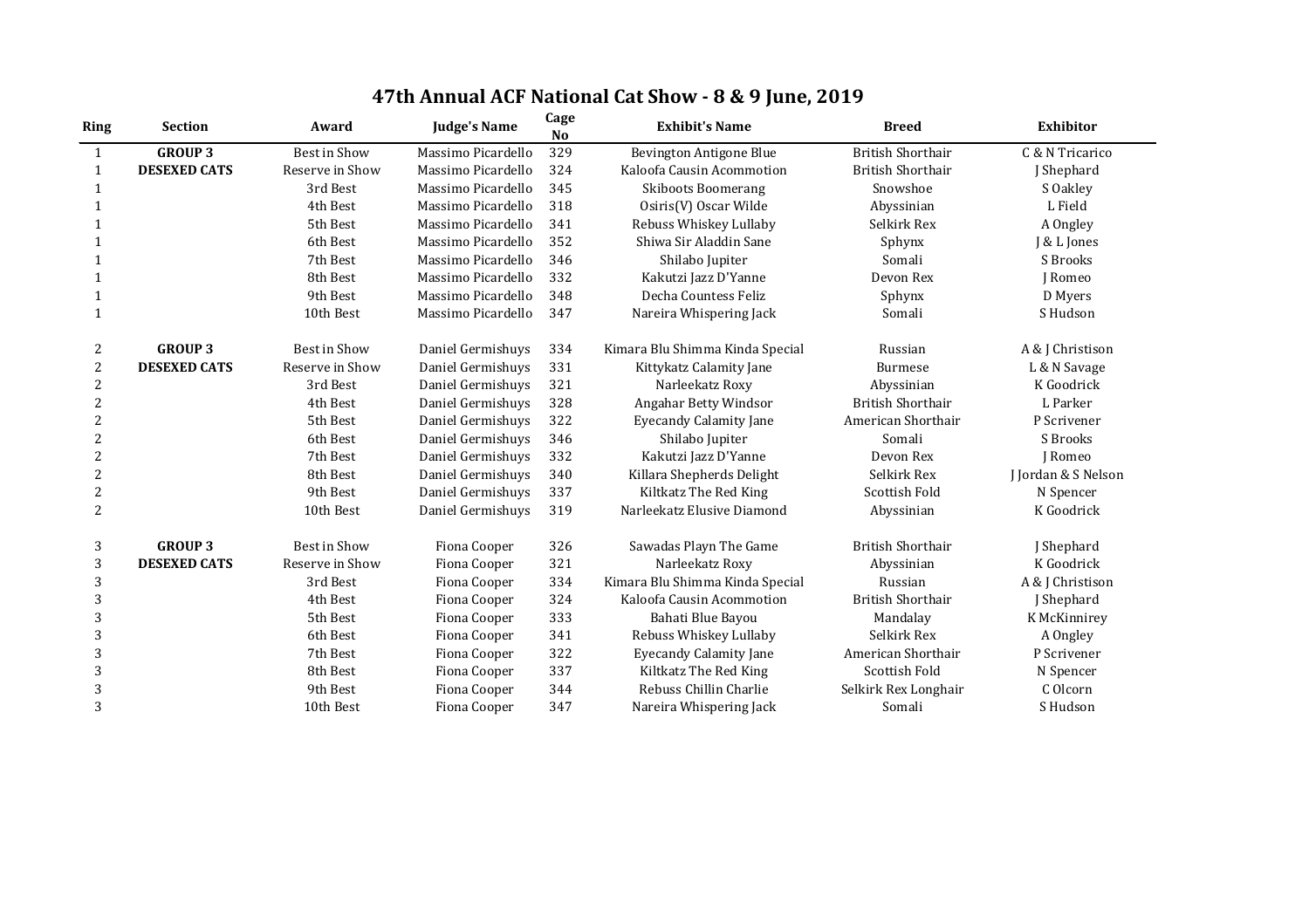| <b>Ring</b>    | <b>Section</b>      | Award               | <b>Judge's Name</b> | Cage<br>N <sub>o</sub> | <b>Exhibit's Name</b>           | <b>Breed</b>             | <b>Exhibitor</b>    |
|----------------|---------------------|---------------------|---------------------|------------------------|---------------------------------|--------------------------|---------------------|
| $\overline{4}$ | <b>GROUP 3</b>      | Best in Show        | Sue Barr            | 334                    | Kimara Blu Shimma Kinda Special | Russian                  | A & J Christison    |
| 4              | <b>DESEXED CATS</b> | Reserve in Show     | Sue Barr            | 340                    | Killara Shepherds Delight       | Selkirk Rex              | J Jordan & S Nelson |
| 4              |                     | 3rd Best            | Sue Barr            | 346                    | Shilabo Jupiter                 | Somali                   | S Brooks            |
| 4              |                     | 4th Best            | Sue Barr            | 328                    | Angahar Betty Windsor           | <b>British Shorthair</b> | L Parker            |
| 4              |                     | 5th Best            | Sue Barr            | 322                    | <b>Eyecandy Calamity Jane</b>   | American Shorthair       | P Scrivener         |
| 4              |                     | 6th Best            | Sue Barr            | 350                    | <b>Boldnbeauty Lily</b>         | Sphynx                   | E Tonkin            |
| 4              |                     | 7th Best            | Sue Barr            | 319                    | Narleekatz Elusive Diamond      | Abyssinian               | K Goodrick          |
| 4              |                     | 8th Best            | Sue Barr            | 333                    | Bahati Blue Bayou               | Mandalay                 | K McKinnirey        |
| 4              |                     | 9th Best            | Sue Barr            | 324                    | Kaloofa Causin Acommotion       | <b>British Shorthair</b> | J Shephard          |
| 4              |                     | 10th Best           | Sue Barr            | 347                    | Nareira Whispering Jack         | Somali                   | S Hudson            |
| 5              | <b>GROUP 3</b>      | <b>Best in Show</b> | Jo Millar           | 334                    | Kimara Blu Shimma Kinda Special | Russian                  | A & J Christison    |
| 5              | <b>DESEXED CATS</b> | Reserve in Show     | Jo Millar           | 326                    | Sawadas Playn The Game          | <b>British Shorthair</b> | J Shephard          |
| 5              |                     | 3rd Best            | Jo Millar           | 341                    | Rebuss Whiskey Lullaby          | Selkirk Rex              | A Ongley            |
| 5              |                     | 4th Best            | Jo Millar           | 347                    | Nareira Whispering Jack         | Somali                   | S Hudson            |
| 5              |                     | 5th Best            | Jo Millar           | 350                    | <b>Boldnbeauty Lily</b>         | Sphynx                   | E Tonkin            |
| 5              |                     | 6th Best            | Jo Millar           | 346                    | Shilabo Jupiter                 | Somali                   | S Brooks            |
| 5              |                     | 7th Best            | Jo Millar           | 331                    | Kittykatz Calamity Jane         | <b>Burmese</b>           | L & N Savage        |
| 5              |                     | 8th Best            | Jo Millar           | 340                    | Killara Shepherds Delight       | Selkirk Rex              | J Jordan & S Nelson |
| 5              |                     | 9th Best            | Jo Millar           | 333                    | Bahati Blue Bayou               | Mandalay                 | K McKinnirey        |
| 5              |                     | 10th Best           | Jo Millar           | 322                    | <b>Eyecandy Calamity Jane</b>   | American Shorthair       | P Scrivener         |
| 6              | <b>GROUP 3</b>      | <b>Best in Show</b> | Debs Armishaw       | 341                    | Rebuss Whiskey Lullaby          | Selkirk Rex              | A Ongley            |
| 6              | <b>DESEXED CATS</b> | Reserve in Show     | Debs Armishaw       | 322                    | <b>Eyecandy Calamity Jane</b>   | American Shorthair       | P Scrivener         |
| 6              |                     | 3rd Best            | Debs Armishaw       | 318                    | Osiris(V) Oscar Wilde           | Abyssinian               | L Field             |
| 6              |                     | 4th Best            | Debs Armishaw       | 334                    | Kimara Blu Shimma Kinda Special | Russian                  | A & J Christison    |
| 6              |                     | 5th Best            | Debs Armishaw       | 321                    | Narleekatz Roxy                 | Abyssinian               | K Goodrick          |
| 6              |                     | 6th Best            | Debs Armishaw       | 343                    | Rebuss Love Me Do               | Selkirk Rex Longhair     | A Ongley            |
| 6              |                     | 7th Best            | Debs Armishaw       | 332                    | Kakutzi Jazz D'Yanne            | Devon Rex                | J Romeo             |
| 6              |                     | 8th Best            | Debs Armishaw       | 346                    | Shilabo Jupiter                 | Somali                   | S Brooks            |
| 6              |                     | 9th Best            | Debs Armishaw       | 324                    | Kaloofa Causin Acommotion       | <b>British Shorthair</b> | J Shephard          |
| 6              |                     | 10th Best           | Debs Armishaw       | 333                    | Bahati Blue Bayou               | Mandalay                 | K McKinnirey        |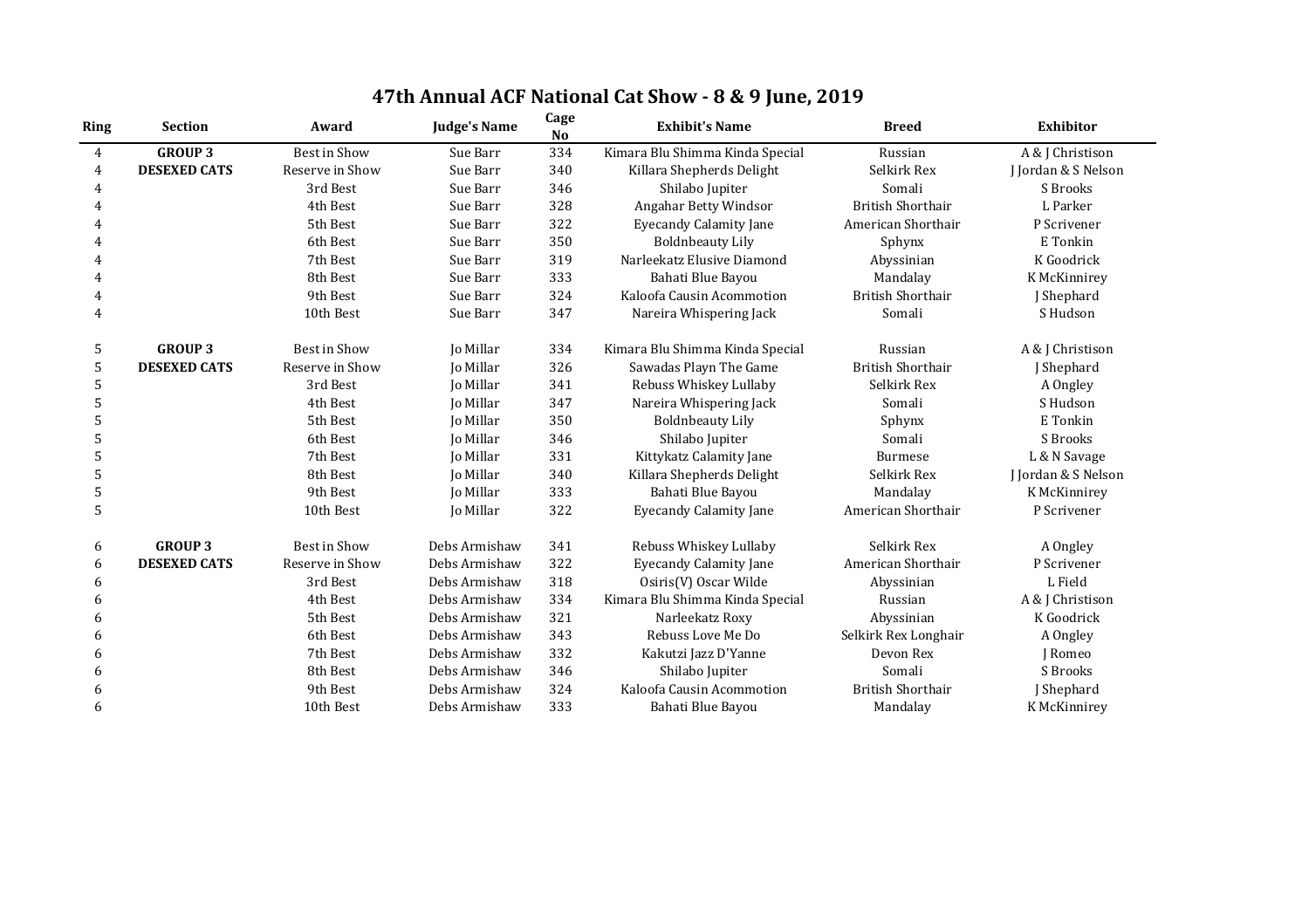| <b>Ring</b>    | <b>Section</b> | Award           | <b>Judge's Name</b> | Cage<br><b>No</b> | <b>Exhibit's Name</b> | <b>Breed</b> | <b>Exhibitor</b> |
|----------------|----------------|-----------------|---------------------|-------------------|-----------------------|--------------|------------------|
|                | <b>GROUP 4</b> | Best in Show    | Jo Millar           | 361               | <b>Ziggy Stardust</b> |              | A Jenkins        |
|                |                | Reserve in Show | Jo Millar           | 359               | Oliver Twist          |              | A Jenkins        |
|                |                | 3rd Best        | Jo Millar           | 356               | Ricardo               |              | N Whatson        |
|                |                | 4th Best        | Jo Millar           | 357               | Minka-T Lakia         |              | M Ross           |
|                |                | 5th Best        | Jo Millar           | 355               | Izagirl               |              | P Sperduty       |
|                |                | 6th Best        | Jo Millar           | 360               | Archie                |              | M Ross           |
|                |                | 7th Best        | Jo Millar           | 358               | Leo                   |              | J Bowers         |
| 2              | <b>GROUP 4</b> | Best in Show    | Theresa Johnson     | 361               | <b>Ziggy Stardust</b> |              | A Jenkins        |
| $\overline{2}$ |                | Reserve in Show | Theresa Johnson     | 355               | Izagirl               |              | A Jenkins        |
| 2              |                | 3rd Best        | Theresa Johnson     | 356               | Ricardo               |              | N Whatson        |
|                |                | 4th Best        | Theresa Johnson     | 359               | Oliver Twist          |              | M Ross           |
|                |                | 5th Best        | Theresa Johnson     | 358               | Leo                   |              | P Sperduty       |
| $\overline{2}$ |                | 6th Best        | Theresa Johnson     | 357               | Minka-T Lakia         |              | M Ross           |
| 2              |                | 7th Best        | Theresa Johnson     | 360               | Archie                |              | J Bowers         |
| 3              | <b>GROUP 4</b> | Best in Show    | Shara McKay         | 356               | Ricardo               |              | A Jenkins        |
| 3              |                | Reserve in Show | Shara McKay         | 359               | Oliver Twist          |              | A Jenkins        |
| 3              |                | 3rd Best        | Shara McKay         | 355               | Izagirl               |              | N Whatson        |
| 3              |                | 4th Best        | Shara McKay         | 361               | Ziggy Stardust        |              | M Ross           |
| 3              |                | 5th Best        | Shara McKay         | 357               | Minka-T Lakia         |              | P Sperduty       |
| 3              |                | 6th Best        | Shara McKay         | 360               | Archie                |              | M Ross           |
| 3              |                | 7th Best        | Shara McKay         | 358               | Leo                   |              | J Bowers         |